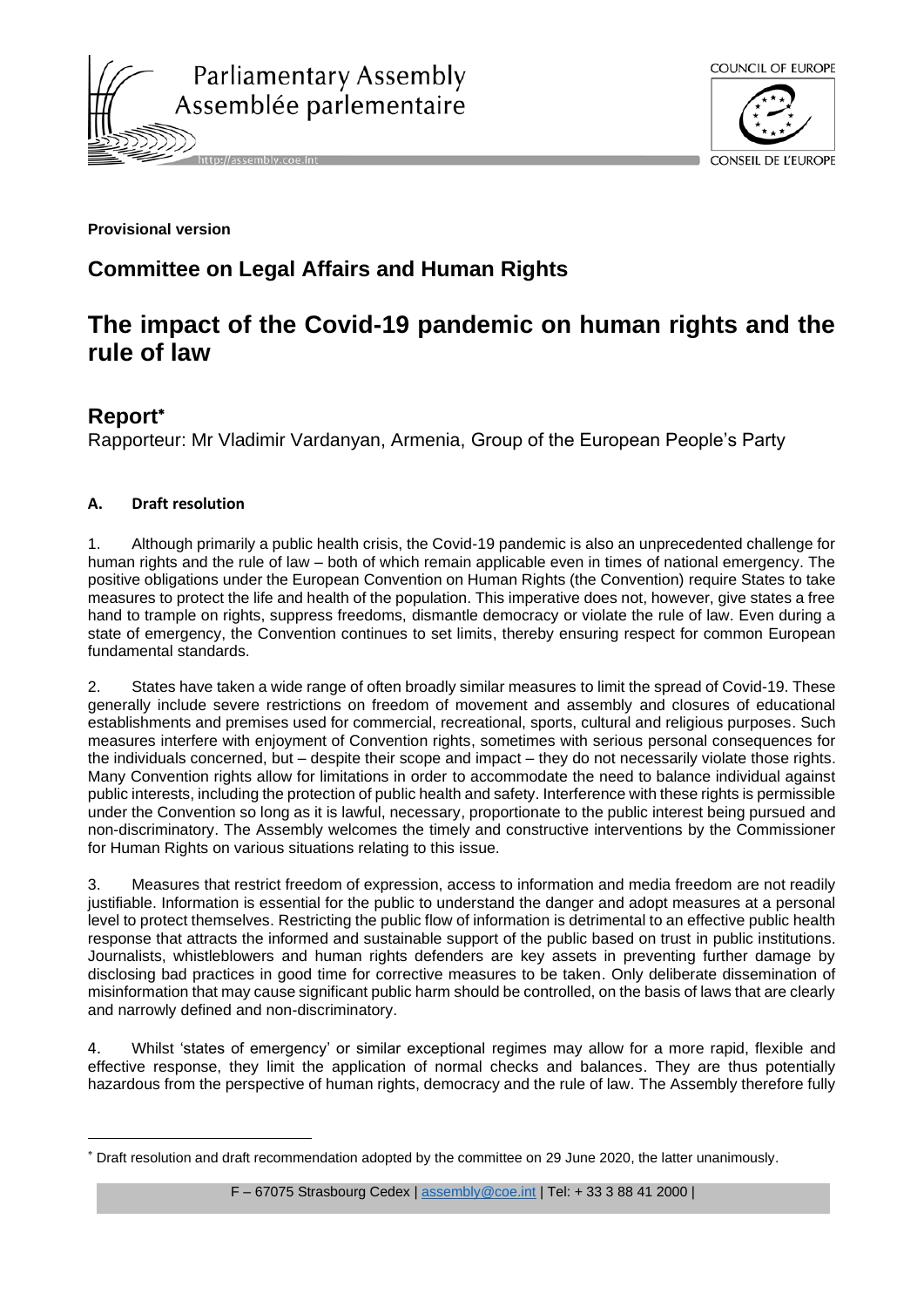endorses the principles applicable to states of emergency that have been elaborated by the European Commission for Democracy through Law (the Venice Commission).

5. In this connection, the Assembly welcomes the fact that many member States have already brought their states of emergency to an end or have replaced them with less restrictive legal regimes and measures, once the public heath situation allowed this. It also notes that several states have encountered difficulties in identifying a legal basis for the exceptional measures that they have had to introduce which meets the requirements of legality and constitutionality. There should and need not be any tension between effectiveness and legality. All member states would benefit from a thorough review of the measures taken in response to the pandemic, in order to ensure that a clear and sufficient legal framework exists for the future.

6. The Assembly notes that an unprecedented number of states have exercised their right to derogate from their obligations under the Convention with respect to measures they have taken in response to the pandemic. It recalls its Resolution 2209 (2018) and Recommendation 2125 (2018), entitled "state of emergency: proportionality issues concerning derogations under Article 15 of the European Convention on Human Rights", in which it recognised that protracted states of emergency and derogations have the effect of normalising lower standards and habituating populations to greater interference with their rights. The aim of the proposals made in these texts was to support national authorities in understanding the legal complexities in this area and to encourage a more harmonised approach in future. The Assembly considers that recent experience underlines the need for this.

7. It is increasingly assumed that smartphone contact tracing applications will form part of many countries' responses to the pandemic. The Assembly notes that a lack of public trust in such apps due to privacy-related concerns, resulting in low levels of installation or use, would seriously undermine their effectiveness. The Assembly recalls the Council of Europe's Modernised Convention for the Protection of Individuals with regard to the Automatic Processing of Personal Data (Convention 108+), whose standards member States should seek to respect when enacting the primary legislation necessary to introduce and regulate contact tracing apps. It fully endorses the advice given by the Chairperson of the Consultative Committee of Convention 108 and the Council of Europe Data Protection Commissioner on how these standards should be applied in the context of the Covid-19 pandemic. As regards applications of artificial intelligence systems to data processing in this context, it welcomes Committee of Ministers' Recommendation CM/Rec(2020)1 on the human rights impact of algorithmic systems.

8. The Assembly notes that the functioning of national judicial systems has also been severely disrupted by the pandemic. It recalls the rights to liberty and security, a fair trial and an effective remedy, as protected by the Convention, and the importance of ensuring respect for constitutional principles. It underlines the need to prioritise cases according to their urgency, general importance and impact on individual rights and vulnerable groups. It therefore fully endorses the "Declaration on Lessons Learnt and Challenges Faced by the Judiciary During and After the Covid-19 Pandemic" adopted by the European Commission for the Efficiency of Justice (CEPEJ).

9. The Assembly notes that the situation of persons deprived of their liberty makes them particularly vulnerable to infection and the negative consequences of prolonged physical isolation. It recalls the prohibition on inhuman or degrading treatment or punishment under the Convention, which obliges states to take action to protect the health and safety of persons deprived of their liberty. It therefore fully endorses the "Statement of Principles relating to the treatment of persons deprived of their liberty in the context of the coronavirus disease (COVID-19)" adopted by the Committee for the Prevention of Torture and Inhuman or Degrading Treatment or Punishment (CPT).

10. The Assembly notes that the massive increases in public expenditure on procurement of medical and other pandemic-related goods, and on economic support and stimulus measures, create a particular risk of corruption. It therefore fully endorses the guidance on "Corruption Risks and Useful Legal References in the Context of Covid-19", issued by the President of the Group of States against Corruption (GRECO).

11. All member States of the Council of Europe have been forced to take exceptional measures in response to the exceptional threat posed by the Covid-19 pandemic. On the whole, European democracies have proved themselves capable of effective response without betraying their fundamental values. Whether or not the measures taken have been successful from a public health perspective, they should be carefully monitored for compliance with Council of Europe standards and studied in order to learn lessons for the future. As an extreme stress-test, Covid-19 is an opportunity to reinforce national systems; so that if there is another pandemic, authorities can respond quickly and effectively, confident that they are respecting human rights and the rule of law.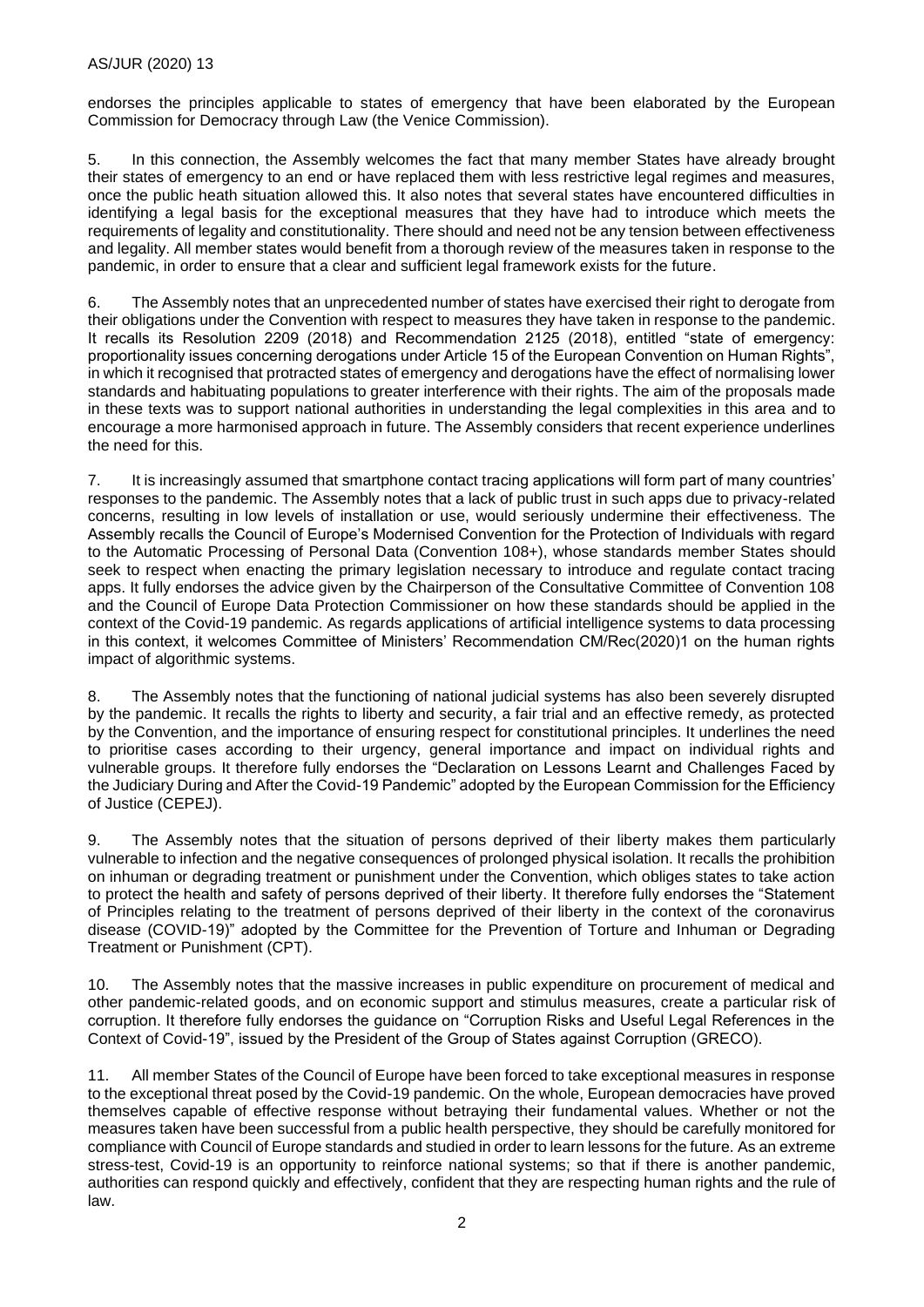#### 12. The Assembly therefore calls upon member States of the Council of Europe to:

12.1. ensure that all measures restricting human rights that may be taken in response to a public health emergency are lawful, necessary, proportionate and non-discriminatory, and that they fully respect the principles applicable to states of emergency that have been elaborated by the Venice Commission;

12.2. keep all restrictive measures under review in light of the evolution of the pandemic, to ensure that only those restrictions that are still necessary and proportionate remain in force;

12.3. review the measures taken in response to the pandemic, in order to ensure that a clear and sufficient legal framework exists for the response to any future pandemic, and where necessary submit any proposed reforms to the Venice Commission for opinion;

12.4. take a cautious, progressive approach to emergency measures, adopting those that require derogation only as a last resort when strictly required because other, less restrictive options prove inadequate;

12.5. if a derogation is strictly required, ensure that the notification to the Secretary General includes full details of the declaration of the state of emergency, the derogating measures, the duration of the derogation (or its extension) and the Convention rights affected;

12.6. ensure that all measures involving automated processing of personal data, including contacttracing smartphone applications, respect fully the standards of Convention 108 (and, where relevant, Convention 108+), along with Committee of Ministers Recommendation CM/Rec(2020)1 as regards applications of artificial intelligence systems, taking full account of expert guidance given by bodies such as the Consultative Committee of Convention 108;

12.7. where contact tracing may lead to compulsory self-confinement or quarantine, ensure that rapid infection testing is available to the people concerned so that those not infected may be released from such restrictions as soon as possible, in accordance with the principle of proportionality;

12.8. sign and ratify Convention 108+, where not already done;

12.9. ensure that any disruption to the judicial system does not lead to violations of the rights to liberty and security, a fair trial and an effective remedy or of constitutional principles, including by:

12.9.1. prioritising cases according to their urgency, general importance and impact on individual rights and vulnerable groups;

12.9.2. promoting the introduction of technological solutions such as online services, remote hearings and videoconferencing;

12.9.3. taking full account of the expert guidance given by bodies such as CEPEJ;

12.10. ensure that the health and safety of persons deprived of their liberty are protected and that they are not subjected to inhuman or degrading treatment or punishment, taking full account of the expert guidance given by bodies such as the CPT;

12.11. ensure that the massive increases in public expenditure related to the pandemic and its aftermath are not accompanied by an increase in corruption, by fully applying the standards of the Council of Europe Criminal and Civil Law Conventions on Corruption and taking full account of the expert guidance given by bodies such as GRECO;

12.12. conduct a prompt, thorough, independent review of the national response to the Covid-19 pandemic, including its effectiveness and respect for human rights and the rule of law, with a view to ensuring that if there is another pandemic, the authorities can respond quickly and effectively in accordance with Council of Europe standards.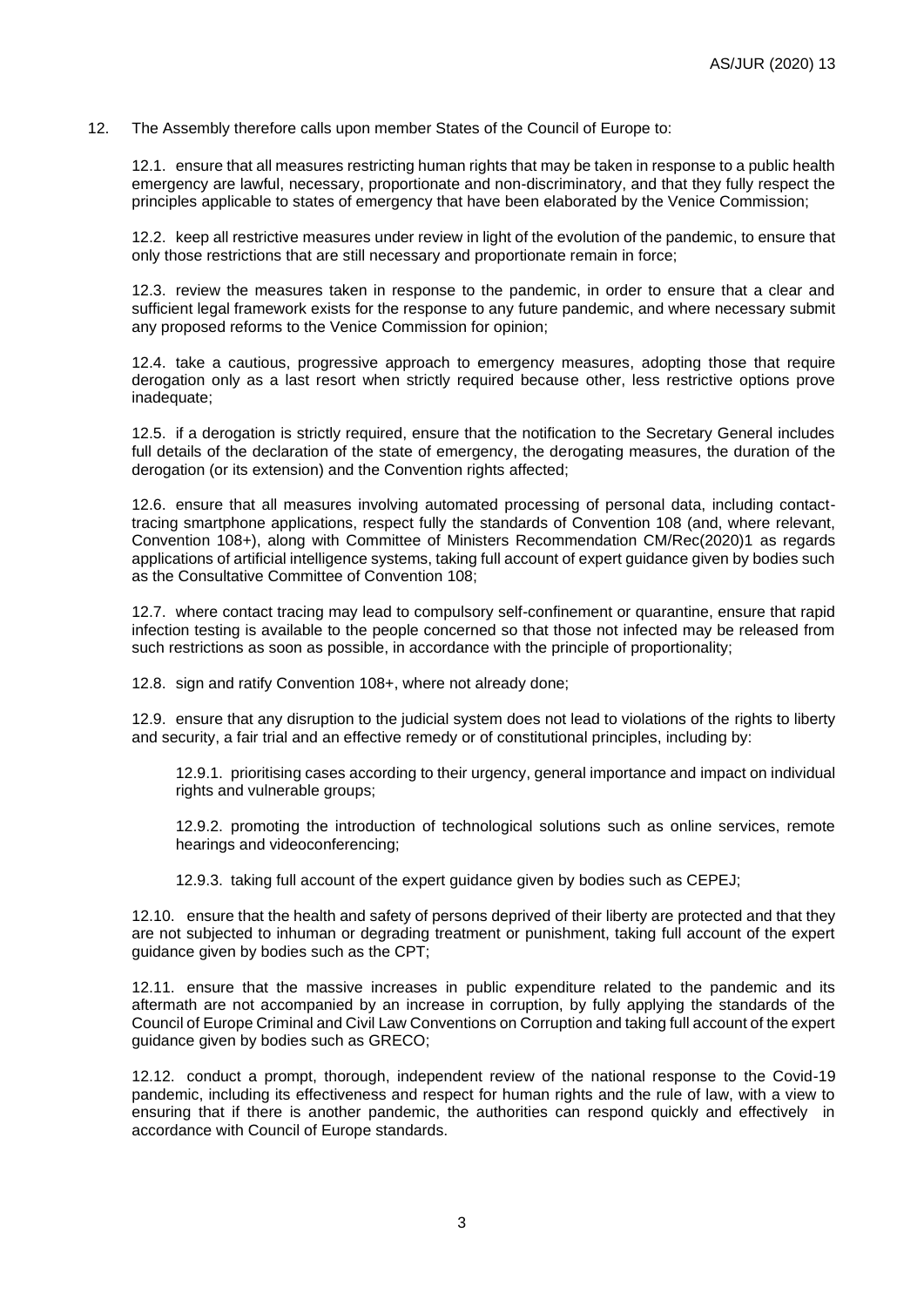13. The Assembly reiterates its invitation in Resolution 2209 (2018) to the Secretary General of the Council of Europe to consider how her office can play a more proactive role in relation to derogations, including by:

13.1. providing advice to any State Party considering the possibility of derogating on whether derogation is necessary and, if so, how to limit its scope;

13.2. opening an inquiry under Article 52 of the Convention in relation to any State that derogates from the Convention;

13.3. on the basis of information provided in response to such an inquiry, engaging in dialogue with the State concerned with a view to ensuring the compatibility of the state of emergency with Convention standards, whilst respecting the jurisdiction of the European Court of Human Rights;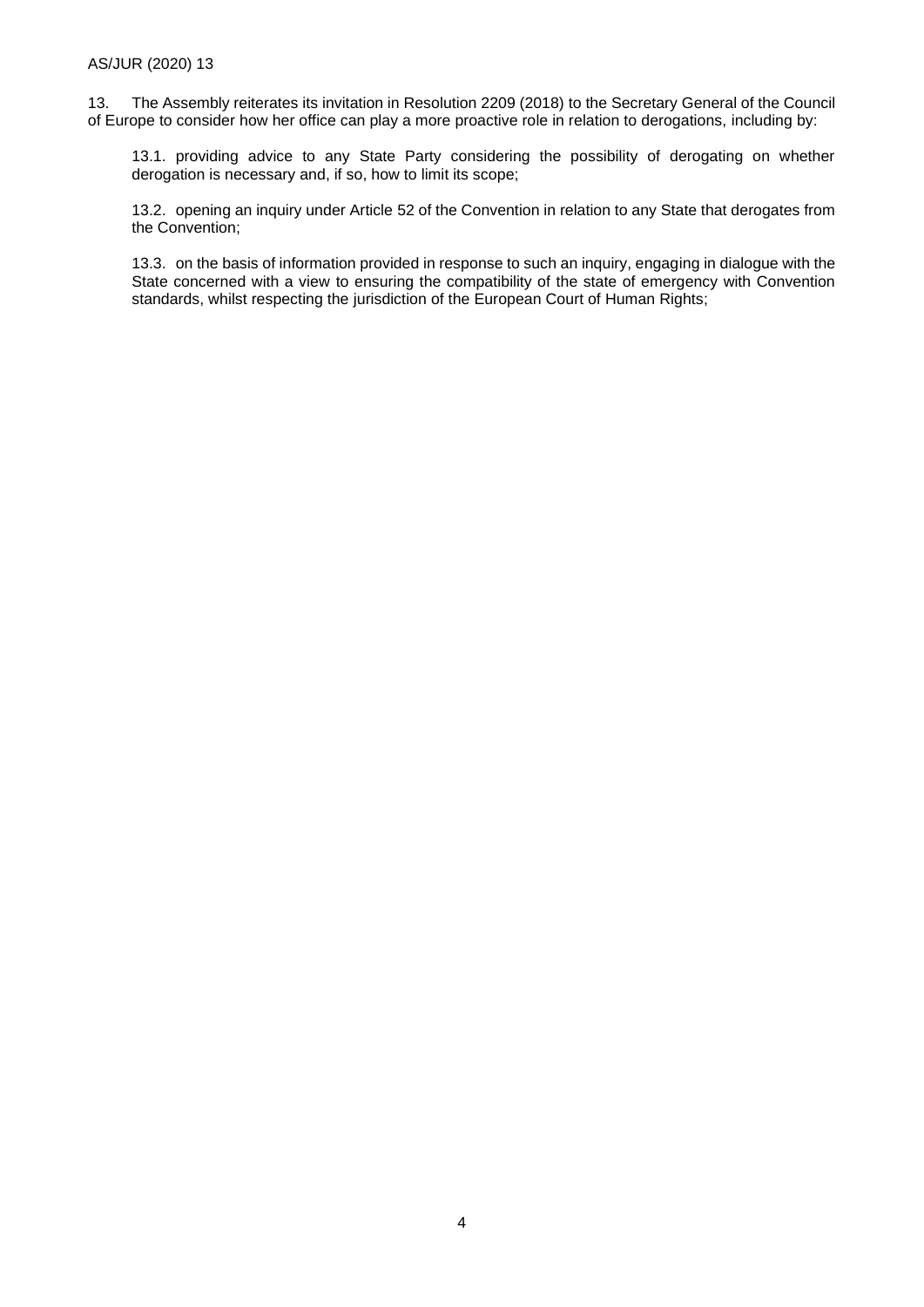#### **B. Draft recommendation**

1. The Assembly refers to its Resolution … (2020). It refers further to its Resolution 2209 (2018) and Recommendation 2125 (2018), entitled "state of emergency: proportionality issues concerning derogations under Article 15 of the European Convention on Human Rights", and recalls the Committee of Ministers' reply to that recommendation.

2. The Assembly considers that derogations to the Convention may pose a risk to the maintenance of common minimum human rights standards across Europe. It recalls that the aim of its 2018 proposals was to assist national authorities in understanding the legal complexities in this area and to encourage a more harmonised approach in future.

3. The Assembly notes that an unprecedented number of ten States derogated from the Convention in respect of measures taken in response to the Covid-19 pandemic, showing a noteable lack of consistency in national practice in important areas. Whilst accepting that a perfectly uniform approach is neither necessary, feasible nor desireable, it considers that this situation underlines the need for guidance and harmonisation.

4. The Assembly therefore invites the Committee of Ministers to reconsider the recommendation that it examine State practice in relation to derogations from the Convention, in the light of the requirements of Article 15 and the case law of the European Court of Human Rights, the requirements of international law and the Assembly's findings and recommendations in Resolutions … (2020) and 2209 (2018), with a view to identifying legal standards and good practice and, on that basis, adopting a recommendation to member States on the matter.

5. The Assembly further invites the Committee of Ministers to give terms of reference to the appropriate inter-governmental committee or committees to review national experience of responding to the Covid-19 pandemic, with a view to pooling knowledge and experience and identifying good practice on how to ensure an effective response to public health emergencies that respects human rights and the rule of law. The results of this review could form the basis for future Committee of Ministers' recommendations or guidelines.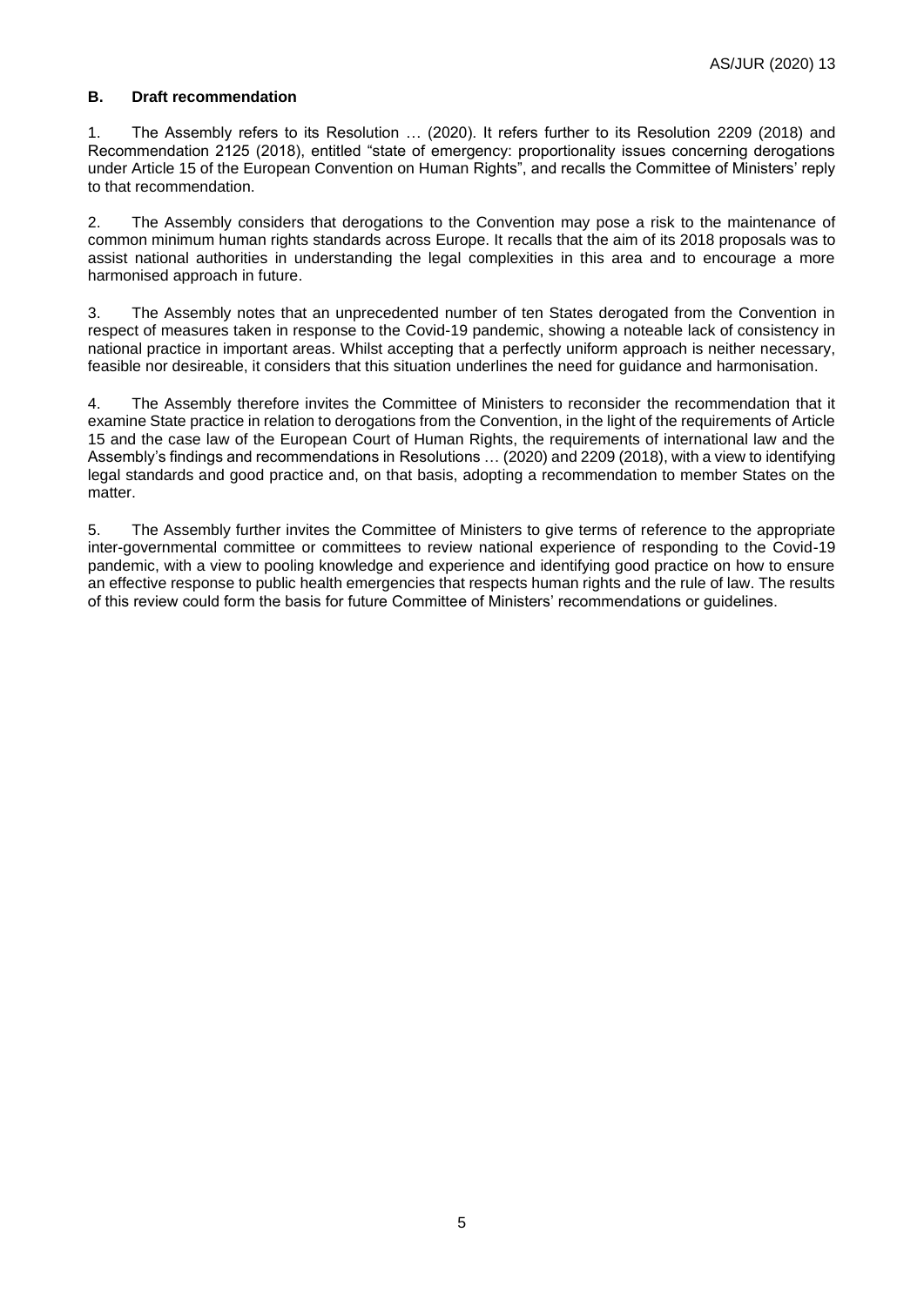## **C. Explanatory memorandum by Mr Vardanyan, rapporteur**

## **1. Introduction**

1. Although primarily a public health crisis, the Covid-19 pandemic is also an unprecedented challenge for human rights and the rule of law – both of which remain applicable even in times of national emergency. The positive obligation to protect the right to life under Article 2 of the European Convention on Human Rights (the Convention), coupled with protections under Articles 3 and 8, require States to take measures to protect the life and health of the population. This imperative does not, however, give states a free hand to trample on rights, suppress freedoms, dismantle democracy and violate the rule of law. Even during a state of emergency, the Convention continues to set limits and ensure respect for Council of Europe standards.

2. This is why the Bureau, at its meeting on 07 May 2020, decided to seize the Committee on Legal Affairs and Human Rights for a report on the impact of the Covid-19 pandemic on human rights and the rule of law, and the Committee on Culture, Science, Education and Media for opinion, focussing mainly on journalists' protection and media freedom in times of restrictions to fundamental rights motivated by the pandemic.The Bureau also asked the Committee on Political Affairs and Democracy, the Committee on Social Affairs, Health and Sustainable Development, the Committee on Migration, Refugees and Displaced Persons and the Committee on Equality and Non-discrimination to prepare reports on aspects of the situation within their commitees' respective mandates. The rapporteur for the present report was appointed by the Committee at its meeting on 5 June 2020.

3. Bearing in mind the mandates of these other committees, the rapporteur has decided to concentrate on the following human rights and rule of law aspects: emergency measures; states of emergency; derogations from the European Convention on Human Rights (the Convention); privacy and data protection in the context of tracking of patients and tracing of their contacts; functioning of judicial systems; the situation of persons deprived of their liberty; and corruption connected with public procurement and measures to protect the economy.

4. The pandemic is already having an impact on human rights and the rule of law, on account of measures now in force. Most of these appear legitimate, given the threat to public health and safety. A few do not: they are disproportionate in scope or duration, or they involve attacks on fundamental democratic processes such as parliamentary scrutiny, judicial oversight, freedom of speech and media freedom. But there is also a risk that Covid-19 will continue to have damaging consequences for human rights and the rule of law even after the pandemic is over – as was often the case following previous public crises, most recently those relating to terrorism. This risk must be anticipated and averted if our European standards and democratic way of life are to be preserved.

5. The present report takes account of the webinars organised by the Chairperson of the Committee and the Chairperson of the Sub-committee on human rights (prior to his appointment as rapporteur) on 27 April 2020 with Mr Dunja Mijatovic, the Commissioner for Human Rights, Mr Nicos Alivizatos, rapporteur of the European Commission for Democracy through Law (Venice Commission) on states of emergency, Mr Mykola Gnatovskyy, President of the Committee for the Prevention of Torture (CPT), Ms Alessandra Pierucci, Chairperson of the Consultative Committee of Convention 108 (the data protection convention) and Mr Georg Stawa, member and former President of the European Commission for the Efficiency of Justice (CEPEJ). It also takes account of the exchange of views between the Committee and Mr Christos Giakoumopoulos, Director General for Human Rights and the Rule of Law, on 5 June 2020, during which Mr Giakoumopoulos presented the Secretary General's "Toolkit for member states on respecting democracy, rule of law and human rights in the framework of the COVID-19 sanitary crisis".<sup>1</sup>

## **2. Areas in which the Covid-19 pandemic has had an impact on human rights and the rule of law**

## *2.1. Emergency measures*

6. States have taken a wide range of often broadly similar measures to limit the spread of Covid-19, almost always including severe restrictions on freedom of movement and assembly. Most European countries have introduced enhanced border controls, or even closures; many have restricted internal movement and/ or imposed rules on individual behaviour in public spaces ('social distancing'); and a large number have ordered home confinement of everyone other than essential workers, with minimal exceptions only for basic needs. Covid-19 patients are often quarantined, to the extent that children have been prohibited from visiting their

<sup>1</sup> SG/Inf(2020)11, 7 April 2020.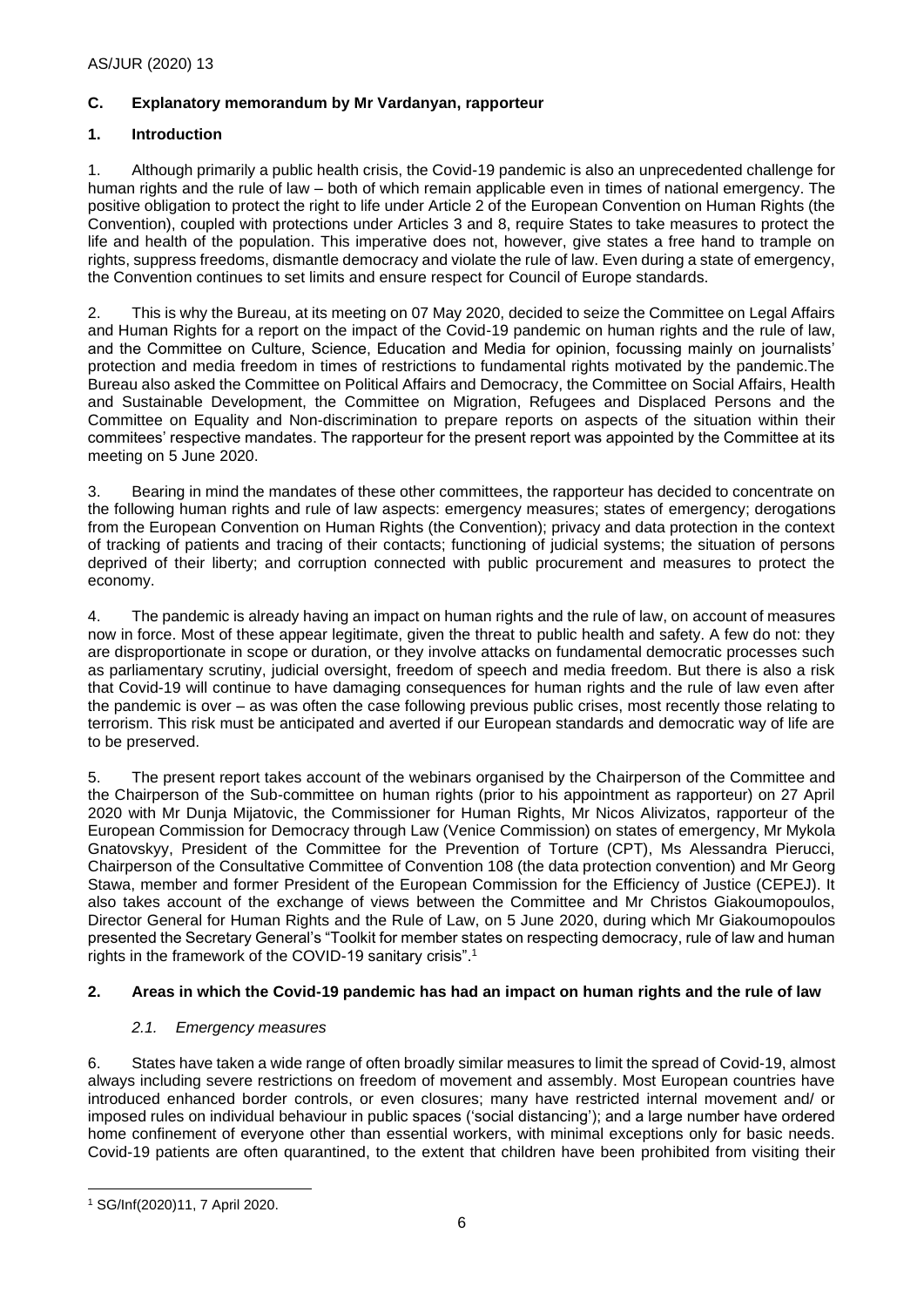dying parents and grandparents in hospital. Such measures have an obvious impact on the enjoyment of protected rights. People are prevented from meeting friends and family, assembling for social, cultural, political or religious purposes, and moving freely even within their own neighbourhoods. Other measures also have a clear human rights impact, such as appropriation of private property for public health-related use, closure of private premises used for religious, cultural, sporting, recreational or commercial purposes, school closures, and postponement of elections and referenda. These measures are often of exceptional scope, being applied not just to specific groups, in certain places, for short periods, but to entire populations for weeks or months on end.<sup>2</sup>

7. Such measures interfere with enjoyment of Convention rights but – despite their scope and impact – they do not necessarily violate them. Many Convention rights allow for limitations in order to accommodate the need to balance individual against public interests, including the protection of public health and safety. They include notably the right to private and family life (article 8), freedom of religion (article 9), freedom of expression, which includes the right to receive and impart information (article 10), freedom of assembly and association (article 11) and freedom of movement, which includes the right to leave any country including one's own (article 1 of Protocol no. 4 to the Convention), as well as the protection of property (article 1 of Protocol no. 1 to the Convention), the right to education (article 2 of Protocol no. 1), and the right to free and fair elections (article 3 of Protocol no. 1). Interference with any of these rights is permissible under the Convention so long as it is lawful, necessary and proportionate to the public interest being pursued, and non-discriminatory. Deprivation of liberty for the purpose of preventing the spread of infectious disease, including compulsory quarantine or self-confinement and their enforcement, is permitted under article 5(1)(e) (and enforcement under article 5(1)(b)) – again, so long as it is lawful and proportionate, and the special guarantees of articles 5(2) – (5) are respected. Anyone who is subjected to compulsory quarantine or self-confinement should be tested for infection at the earliest possibility, so that the restriction can be brought to an end as soon as possible. The Convention also requires that States provide an effective remedy to ensure that measures do not go beyond lawful, proportionate interference and thereby become violations (article 13).

8. Whilst even very extensive measures that restrict the right to private and family life and freedom of assembly and movement, for example, may be readily justifiable in response to the pandemic, those that restrict freedom of expression, access to information and media freedom will be far less so. As Commissioner for Human Rights Dunja Mijatovic has recently stated, "journalism serves a crucial function during a public health emergency... information is essential for the public to understand the danger and adopt measures at a personal level to protect themselves".<sup>3</sup> The Commissioner expressed concerns in particular about new legal restrictions on freedom of expression in Hungary, the Russian Federation, Azerbaijan, Romania, Bosnia and Herzegovina, and Armenia;<sup>4</sup> about the arrest of journalists in Turkey; and about interference with the work of journalists in the Czech Republic, Serbia, Slovenia and Italy. The Commissioner has separately expressed concerns about the arrest and detention of journalists in Russia<sup>5</sup> and the Azerbaijani authorities' use of the health crisis as an excuse to "clamp down on freedom of expression".<sup>6</sup>

9. Freedom of expression is also relevant to the situation of whistle-blowers. One need only recall the case of Dr Li Wenliang, the Chinese doctor who was punished by the police for having alerted colleagues to a new respiratory disease in Wuhan. As a result, no action was taken to suppress the outbreak of Covid-19 until its spread had become almost irreversible. Two months later, Dr Li died of Covid-19 contracted whilst treating patients. Had his whistleblowing been heeded rather than silenced, tens of thousands of lives might have been saved and world history may have taken a very different course.

10. More widely, the activities of human rights defenders in general are hard hit by restrictions on the freedoms of expression and assembly, despite the fact that their work is particularly important to ensure that the effect of restrictive measures does not lead to human rights violations. The public management of the Covid-19 pandemic (health, public procurement and subsidy, global supply chains, restrictive measures, digital tracking tools and privacy issues, with decisions taken following emergency procedures and often with reduced parliamentary and judicial oversight) may well result in wrongdoings, maladministration and human rights

<sup>&</sup>lt;sup>2</sup> For further details of measures taken in individual states, see the EU Fundamental Rights Agency's Bulletins on the Coronavirus Pandemic in the EU

<sup>3</sup> "Press freedom must not be undermined by measures to counter disinformation about COVID-19", 03/04/2020.

<sup>4</sup> Following the expressions of concern by the Commissioner, the OSCE Representative on Freedom of the Media and others, Armenia withdrew the restrictions on media activities. Romania's restrictions ceased when the state of emergency came to an end on 15 May 2020.

<sup>5</sup> <https://twitter.com/CommissionerHR/status/1266029459473403905>

<sup>6</sup> "Dunya Mijatovic: Azeri government is using pandemia for violation of human rights", Turan, 12/06/20.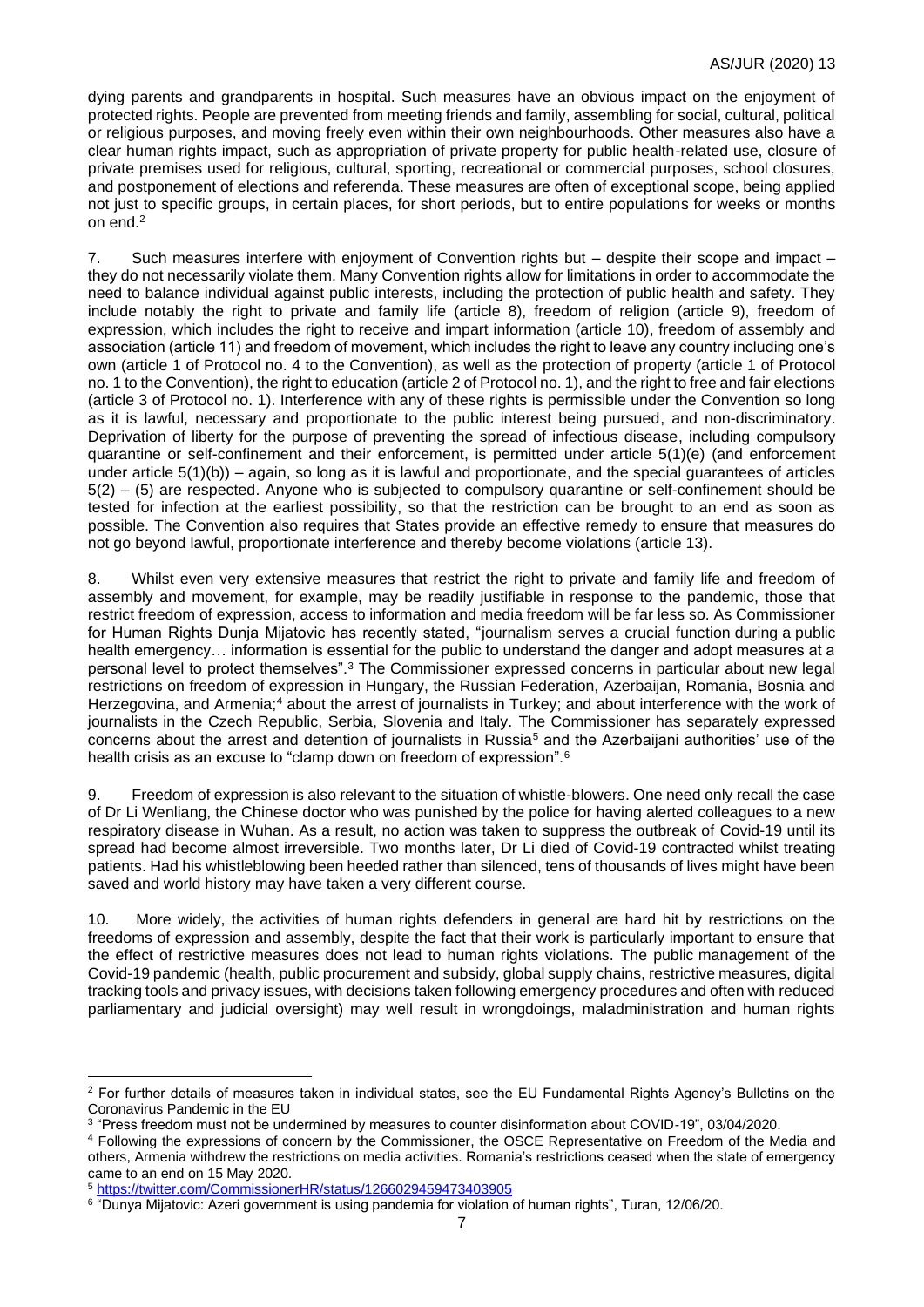violations. In this context, journalists, whistleblowers and human rights defenders are key assets in preventing further damage by disclosing bad practices in good time for corrective measures to be taken.<sup>7</sup>

11. Some restrictions on the freedom of expression and information under article 11 may nevertheless be necessary (for example, combating disinformation that may cause panic or social unrest). Recognising this problem, the Venice Commission suggests that "offences which might apply in ordinary times… can be used in such circumstances, e.g. deliberately inducing panic in the public" and further suggests that "existing powers to require internet service providers to remove 'offensive' content might also be employed to restrict access to grossly misleading information. Obviously, such powers and offences have a great potential for abuse by authoritarian governments." Some of the laws that have been introduced during the present crisis, however, have a questionable legal basis, and are vaguely worded and potentially disproportionate; they appear to be deliberately aimed at suppressing public criticism of the authorities' response to the pandemic and even at weakening scrutiny by independent media and civil society in general. These have included the introduction of vaguely-worded criminal offences purportedly covering dissemination of false information on the pandemic; restrictions on access to the internet and social media; and restrictions on public debate. Such unjustifiable and disproportionate interference is not only a violation of human rights, it is an attack on the foundations of democracy. In relation to the Covid-19 pandemic, it is also detrimental to ensuring an effective public health response that attracts the informed and sustainable support of the public based on trust in public institutions.

12. Particular sensitivities may arise in relation to freedom of religion. The right to manifest one's religion or belief, "either alone or in community with others and in public or private", is closely connected to the freedoms of expression and assembly. The closure of religious premises and restrictions on assembly for religious ceremonies may thus interfere with all three rights. Limitations on leave from work for the personnel of essential services may interfere with religious freedoms if people are prevented from observing religious holidays. The above concerns are particularly significant for Christian, Jewish and Muslim believers as Easter, Passover and Ramadan all fell during April-May. The compulsory wearing of protective masks may interfere with the right to manifest one's religion through observance of religiously prescribed dress codes. Appropriation of religious premises by public authorities for use as medical or other facilities would interfere with both the right to manifest one's religion, as well as the protection of property. Authorities should take these considerations into account, carefully balancing public interests and individual rights.

## *2.2. States of emergency*

13. Most Council of Europe member States have introduced restrictive measures following the declaration of a formal state of emergency (or similar). A state of emergency creates an exceptional legal regime under which the executive has exceptional authority to exercise exceptional powers in response to an exceptional threat, with exceptional limitations on the roles of the legislative and judicial branches under that regime. Whilst such regimes may allow for a more rapid, flexible and effective response to an acute threat, they limit the application of normal checks and balances and are thus potentially hazardous from the perspective of human rights, democracy and the rule of law. The Venice Commission has identified a list of "principles governing the state of emergency" that should be applied in order to ensure compliance with Council of Europe standards:

- *Overarching principle of the Rule of Law.* Under the 'rule of law approach', a state of emergency is a "legal institution, which is subject to legal regulation, though the rules applicable to it may be somewhat different from those applicable in times of normalcy... Even in a state of public emergency the fundamental principle of the rule of law must prevail."
- *Necessity.* "Only measures which are necessary to help the State overcome the exceptional situation may be justified. The general purpose of emergency measures is overcoming the emergency and returning to 'normalcy'."
- *Proportionality.* "States may not resort to measures that would be obviously disproportionate to the legitimate aim (in terms of their severity or the geographical area covered…). If they have a choice between several measures, they should choose the ones which are less radical."

<sup>7</sup> See statement by Sylvain Waserman of 08/04/20 [\(https://pace.coe.int/en/news/7847/covid-19-it-is-vital-we-improve-the](https://pace.coe.int/en/news/7847/covid-19-it-is-vital-we-improve-the-protection-of-whistle-blowers-both-during-and-after-the-coronavirus-crisis-says-pace-rapporteur)[protection-of-whistle-blowers-both-during-and-after-the-coronavirus-crisis-says-pace-rapporteur\)](https://pace.coe.int/en/news/7847/covid-19-it-is-vital-we-improve-the-protection-of-whistle-blowers-both-during-and-after-the-coronavirus-crisis-says-pace-rapporteur); also Assembly Resolution 2300 (2019) on improving the protection of whistle-blowers all over Europe and Committee of Ministers' Recommendation CM/Rec(2014)7 on the protection of whistelblowers.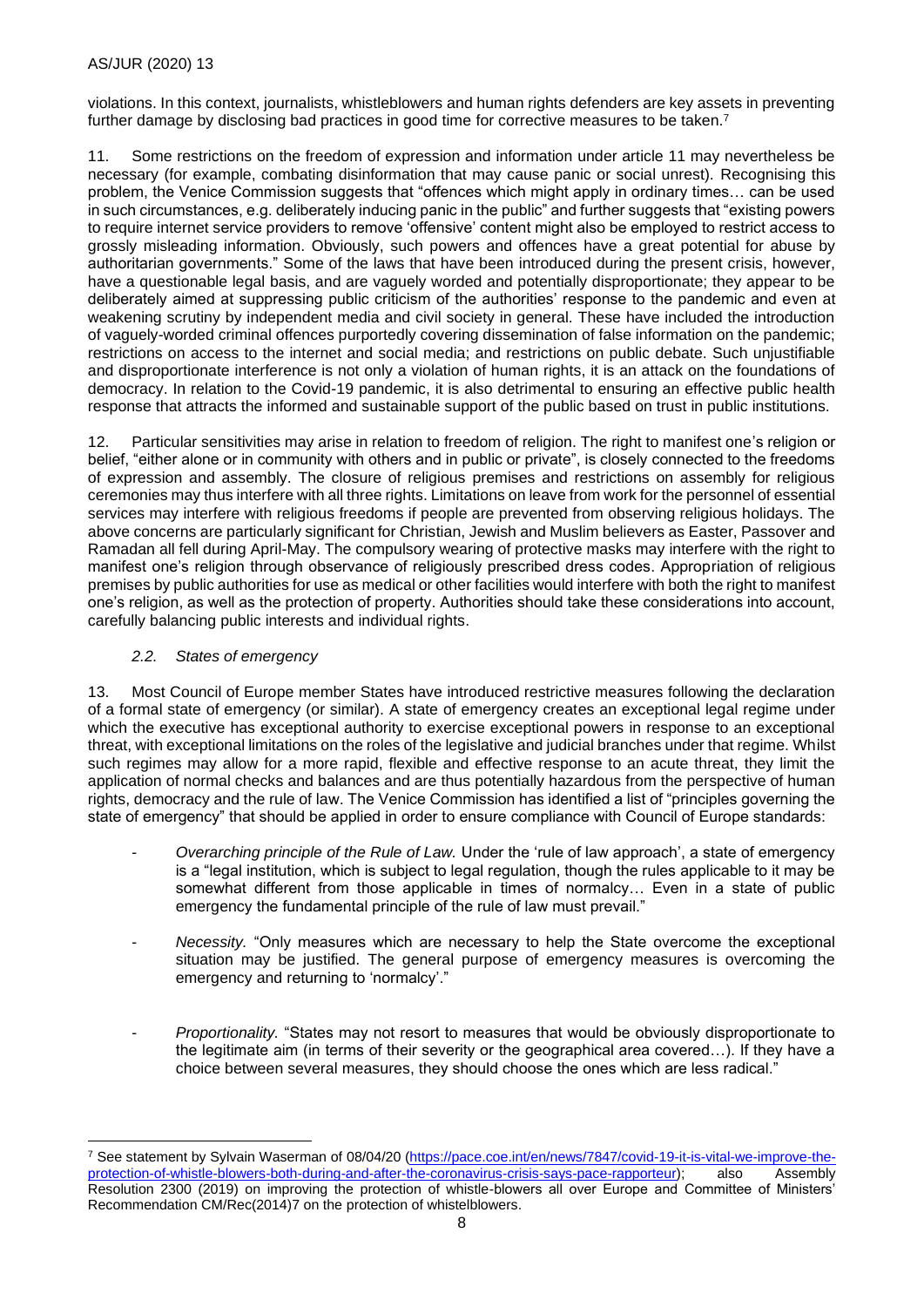- "The principles of *necessity* and *proportionality*… should be respected in three contexts: first, in declaring, prolonging and terminating the state of emergency; secondly, in activating particular emergency powers; and thirdly, in applying these powers."
- *Temporariness.* "Emergency measures may only be in place for the time the State experiences the exceptional situation. They must be terminated once the exceptional situation is over. They should therefore not have permanent effects." "The declaration of the state of emergency should be always issued for a specific period of time, which moreover should not be excessively long, and should be terminated before the expiry of the period of the emergency has been overcome and exceptional measures are no longer necessary. Declarations with no time limit… should not be considered as lawful. At the same time, it is possible to prolong the situation for so long as it is necessary." That said, "the longer the situation persists, the lesser justification there is for treating a situation as exceptional in nature with the consequence that it cannot be addressed by application of normal legal tools." "There should be an obligation to terminate the state of emergency immediately upon overcoming the emergency… as soon as the emergency can be addressed by the ordinary legal mechanisms".
- *Effective (parliamentary and judicial) scrutiny –* over "both the declaration and possible prolongation of the state of emergency, on the one hand, and the activation and application of emergency powers on the other hand."<sup>8</sup>
	- Where the state of emergency is declared by the executive, "it should be subject to immediate parliamentary approval" and "not enter into force before approval by parliament". Where immediate entry into force is necessary without parliamentary approval, "the declaration should be immediately submitted to parliament which can repeal it." "Parliaments should have the power to review the state of emergency at regular intervals and to suspend it as necessary. Furthermore, the *post hoc* general accountability powers of Parliament… to conduct inquiries and investigations… are extremely important for assessing government behaviour."
	- "Judicial control of the declaration of the state of emergency may be limited to the procedural aspects… If, however, emergency measures involve derogations from human rights, the substantive grounds for the state of emergency shall be subject to judicial review as well… Judicial review over the … application of emergency powers … should always be possible. The judicial system must provide individuals with effective recourse in the event that government officials violate their human rights. Courts should exercise control so that the derogatory measures do not – either in general or in specific cases – exceed the boundaries of legality and the limits of what is strictly required … and do not infringe nonderogable rights
- *Predictability of emergency legislation*. "The emergency regime should preferably be laid down in the Constitution, and in more detail in a separate law, preferably an organic or constitutional law [where such things exist]. The latter should be adopted by parliament in advance, during normal times, in the ordinary procedure."
- *Loyal co-operation among state institutions* important "for the crisis management to be effective and coordinated and for the sake of equality and fairness of treatment of all citizens", especially since "a state of emergency involves derogations from the ordinary rules of distribution of powers".

14. Concerning necessity, proportionality and temporariness, the need for regular review and adjustment of emergency measures and the recourse to ordinary law measures as soon as practicable, several states have indeed varied their approach as the situation has evolved, including the following:

- In Bosnia and Herzegovina, the state of emergency ended at federal level on 31 May (and in the Republika Srpska on 21 May).
- In Bulgaria, the state of emergency ended on 13 May, to be replaced by a "state of epidemic alert" until 14 June.
- In Cyprus, the state of emergency ended on 30 April.

<sup>&</sup>lt;sup>8</sup> On the role of parliaments, see further the report of the Committee on Political Affairs and Democracy on 'democracies facing the pandemic', rapporteur: Mr Ian Liddell-Grainger (United Kingdom, EC/DA), doc. ....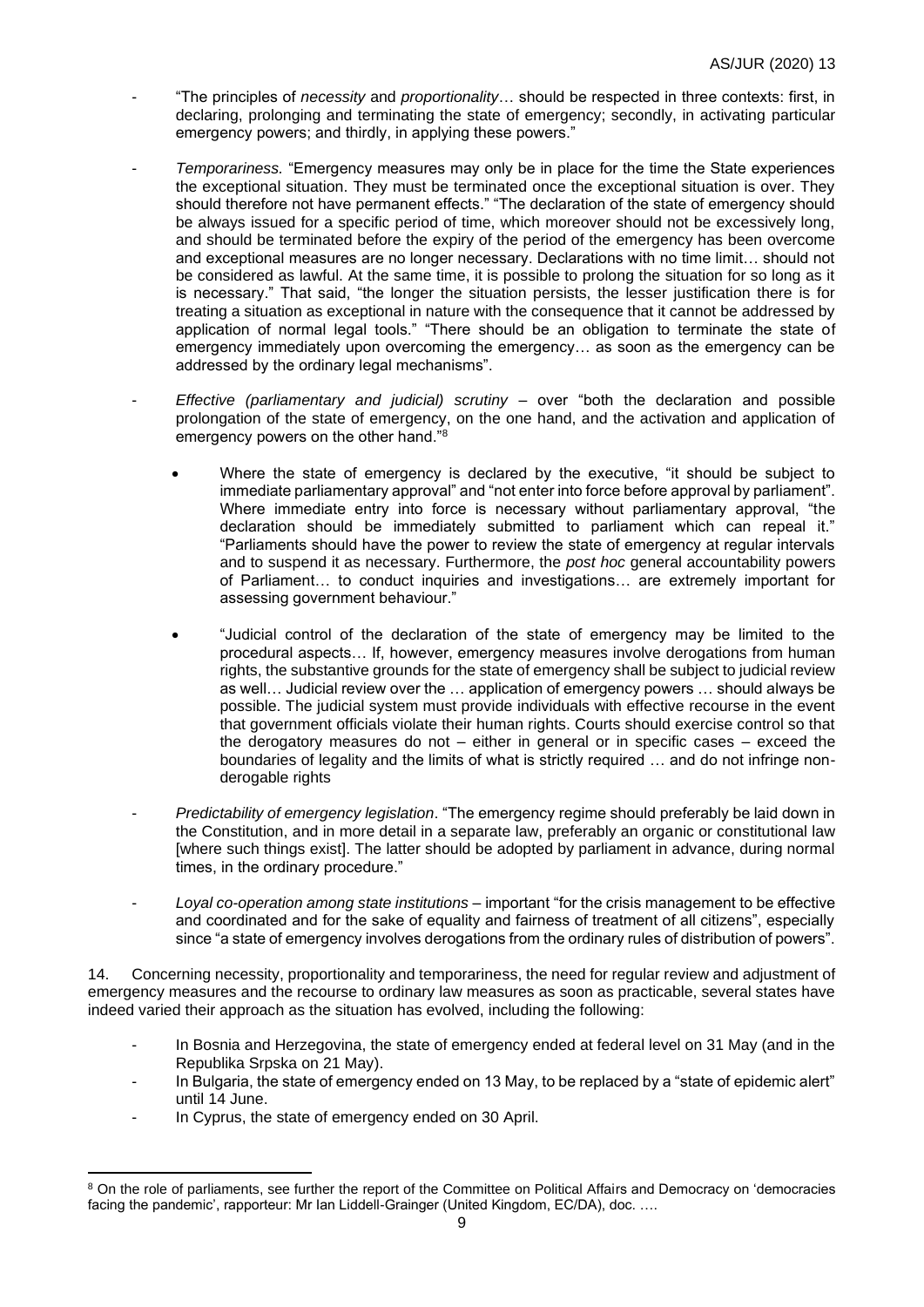- In the Czech Republic, the state of emergency ended on 17 May, although some restrictions were maintained until the end of 2020 under the Law on Public Health.
- In Estonia, the emergency situation was ended on 18 May (and the derogation to the Convention withdrawn with effect on the same day).
- In Latvia, as restrictions were gradually lifted, the scope of the derogation was first reduced and then withdrawn.
- In Georgia, the state of emergency ended on 22 May and was replaced by special emergency legislation (but the derogation to the Convention remained in effect).
- In the Republic of Moldova, the state of emergency ended on 16 May (and the derogation to the Convention was withdrawn on 19 May).
- In Portugal, the state of emergency was replaced on 2 May by a "state of calamity" until 15 June.
- In Romania, the state of emergency ended on 15 May and was replaced by a "state of alert", adopted by parliament for 30 days.
- In Serbia, the state of emergency ended on 7 May.
- In Slovenia, the government declared an end to the local epidemic, although some restrictive measures remained in place.
- In Spain, the government declared a "state of alarm", the lowest of three possible degrees of state of emergency.
- In Switzerland, the state of emergency ended on 19 June, to be replaced by a "state of particular situation".

15. Whilst it is beyond the scope of the present report to address the proportionality of measures taken in particular states, the question of legality – whether or not the measures have a sufficient legal basis – can more readily be examined. A series of scholars writing on the *Verfassungsblog* have noted issues concerning the legality and constitutionality of measures taken in a number of Council of Europe member States.<sup>9</sup> Their observations are indicative of the problems that states have faced:

- In Albania, article 17 of the Constitution stipulates that limitations on constitutionally guaranteed rights may only be imposed "by law", but Covid-19 limitations were initially imposed by orders of the Minister of Health and Social Protection and decisions of the Council of Ministers.
- In Bulgaria, parliament had to retroactively legalise measures taken by the executive following parliament's earlier declaration of a state of emergency.
- In Croatia, a novel legal arrangement to give decision-making powers to an administrative body required retroactive legislative amendments to resolve problems this arrangement had created, despite a general constitutional prohibition on retroactive legislation.
- In the Czech Republic, in the space of two months, the government adopted 65 resolutions all bearing the same title, plus resolutions to annul some of those resolutions; the health ministry adopted additional measures. Some government resolutions were annulled, only for the same measures to be applied by the health ministry.
- France initially responded to the pandemic using ordinary law but then introduced a new "state of health emergency" law, despite the fact that emergency powers regimes already existed (including a 1955 law that was applied during the 2015-2017 state of emergency).
- In Georgia, parliament approved a Presidential Decree that authorised the government to restrict rights in some areas without always specifying the nature or scope of those restrictions.
- In Lithuania, the government adopted and subsequently amended a "quarantine resolution" to introduce measures that were not envisaged by the relevant law. Parliament was then obliged to amend the law retroactively in order to legitimise these measures.
- In Malta, criticism of an order by the Superintendent of Public Health to close the courts led the parliament to adopt a law to legitimise this and other measures retroactively.
- In Poland, the constitution requires limitations on rights to be introduced by statute and be proportionate to their goal, yet the government introduced severe restrictions on rights on the basis of new statutory provisions that are worded in vague and very general terms, and which the restrictions are said to exceed.
- The Portuguese parliament retroactively ratified the government's decree-law that introduced the most significant measures, despite a constitutional prohibition on retroactive restrictions of fundamental rights. In addition, the "chaotic body of law and administrative orders raises issues

<sup>9</sup> See further a[t https://verfassungsblog.de/category/debates/covid-19-and-states-of-emergency-debates/.](https://verfassungsblog.de/category/debates/covid-19-and-states-of-emergency-debates/)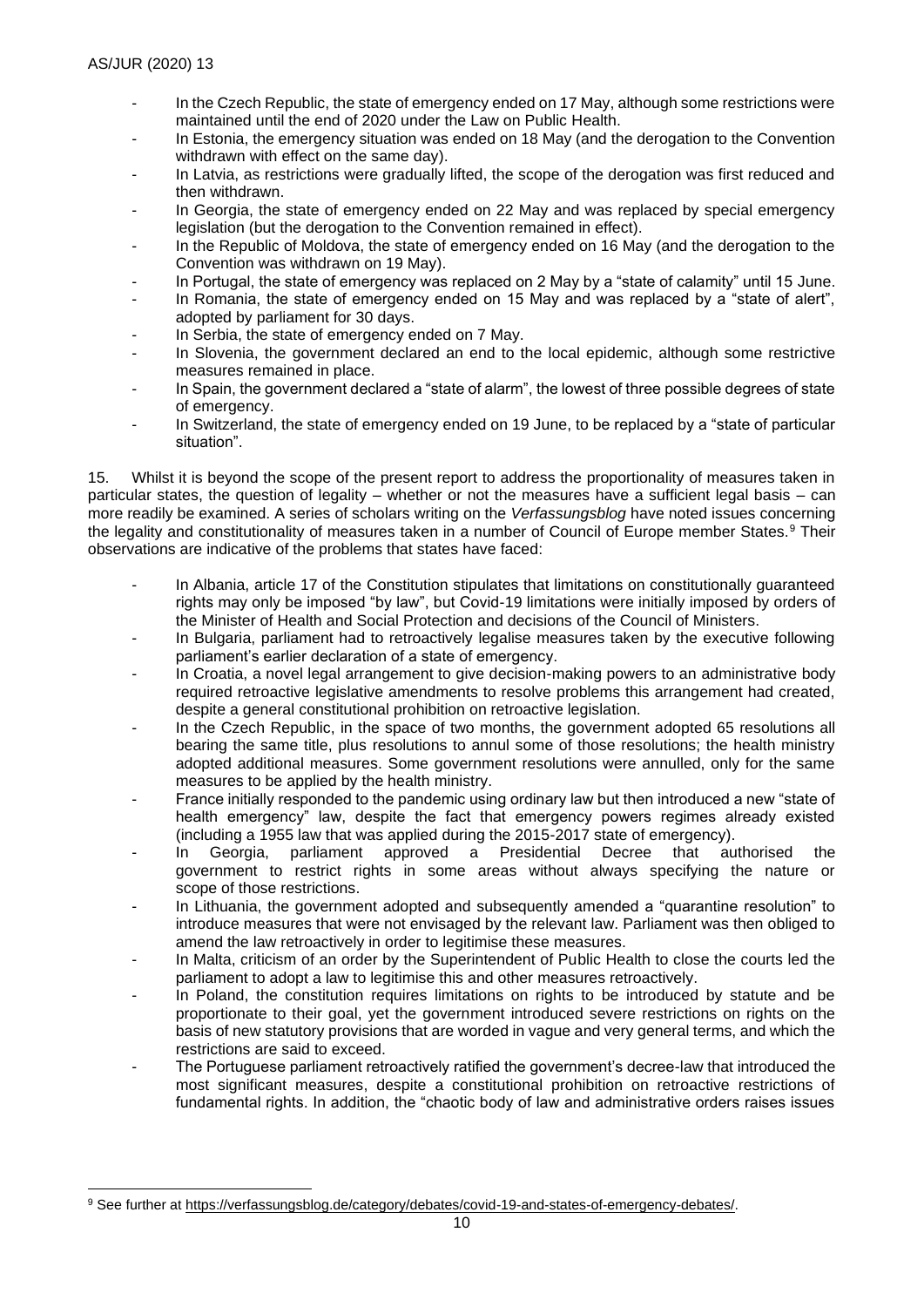of legal security and certainty, as doubts on the interpretation of poorly drafted provisions and successive amendments grow".<sup>10</sup>

- In Russia, where primary responsibility was conferred on the regions, regional authorities imposed restrictive measures ('self-isolation') with no basis in federal law.
- In Serbia, "rules on the days and hours of confinement changed weekly, contributing to the confusion, insecurity and sense of helplessness".<sup>11</sup>
- In Spain, the government relied on a legal provision allowing limitations on freedom of movement to impose an almost total ban on public presence, despite there being an alternative framework that would have more clearly permitted a total ban.
- In Switzerland, the Federal Council has used emergency powers to amend federal law and in ways that may contradict the constitution.
- In Turkey, the government has chosen not to declare a state of emergency (as was done for several years following the 2016 failed coup d'état) but has instead introduced measures through a combination of presidential or ministerial circulars, which are amongst the lowest categories of legal norms and cannot contradict laws or regulations. The constitution permits restrictions on rights and freedom only by law. Only one of the numerous presidential or ministerial circulars on which Covid-19-related measures are based was published in the Official Gazette.
- In Ukraine, the constitution permits restrictions on rights and freedoms only on the basis of legislative acts, whereas subsidiary legislation used to introduce Covid-19-related measures.
- 16. The problems encountered seem to fall into four main categories:
	- Restricting rights through measures of a type that is not foreseen for that purpose;
	- Restricting rights through measures based on laws that are insufficiently clear in defining the scope of permissible restrictions, or through measures that exceed the scope of restrictions permitted by law;
	- Use of retroactive legislation to legitimise measures taken without sufficient legal basis, in some cases despite retroactive legislation being forbidden;
	- Lack of legal certainty, meaning instability and lack of clarity and accessibility of the restrictive emergency measures, taken individually and as a whole.

17. There should and need not be any tension between effectiveness and legality. The Venice Commission has noted that "many states have felt the need and chosen to legislate especially for the situation caused by the Corona-virus epidemic, including several states which provide, either in their constitution or in ordinary legislation, for wide-ranging emergency measures. This seems to indicate that few, if any states, have felt that their existing emergency laws are adequate for the present emergency". This would explain the difficulty that so many states appear to have encountered with the legal basis for emergency measures. It is clear that many states would benefit from a thorough review of the measures taken in response to the pandemic, in order to ensure that a clear and sufficient legal framework exists for the future: as the Venice Commission noted, the legal framework shoud be "adopted by parliament in advance, during normal times, in the ordinary procedure". This is a lesson for the future, given that many countries, when already confronted by the pandemic, found that their existing emergency legal frameworks were unsuited to it and were therefore obliged to adopt new laws whilst the crisis was occurring.

18. On one particular aspect, one country has taken an approach that is fundamentally different from that of any other member State. Hungary introduced a new form of state of emergency which was not time-limited. This unique peculiarity was widely criticised, including by the President of the Parliamentary Assembly,<sup>12</sup> the Secretary General of the Council of Europe,<sup>13</sup> and the Council of Europe Commissioner for Human Rights.<sup>14</sup> On 16 June, the Hungarian parliament adopted two laws, LVII and LVIII of 2020. The first called for an end to the state of emergency. The second, amongst other things, created the legal framework for a new 'state of medical emergency', with no constitutional basis, which is declared and can be repeatedly extended by government decree, without parliamentary endorsement.<sup>15</sup> The state of medical emergency is administered by an "operative staff", bypassing cabinet government and parliamentary scrutiny.<sup>16</sup> The state of medical emergency allows the government to suspend the activity of any body (not excluding parliament or the courts)

<sup>16</sup> Section 317, Law LVIII of 2020.

<sup>10</sup> See [https://verfassungsblog.de/coping-with-covid-19-in-portugal-from-constitutional-normality-to-the-state-of](https://verfassungsblog.de/coping-with-covid-19-in-portugal-from-constitutional-normality-to-the-state-of-emergency/)[emergency/.](https://verfassungsblog.de/coping-with-covid-19-in-portugal-from-constitutional-normality-to-the-state-of-emergency/)

<sup>11</sup> See [https://verfassungsblog.de/fight-against-covid-19-in-serbia-saving-the-nation-or-securing-the-re-election/.](https://verfassungsblog.de/fight-against-covid-19-in-serbia-saving-the-nation-or-securing-the-re-election/)

<sup>12</sup> "COVID-19 : 'Let's not normalise the abnormal'," 23/04/20.

<sup>13</sup> "Secretary General writes to Viktor Orbán regarding COVID-19 state of emergency in Hungary", 24/03/20.

<sup>&</sup>lt;sup>14</sup> See<https://twitter.com/CommissionerHR/status/1242036471508414464>

<sup>15</sup> See sections 315-319 of Law LVIII of 2020 and amended article 228 of the 1997 Health Act.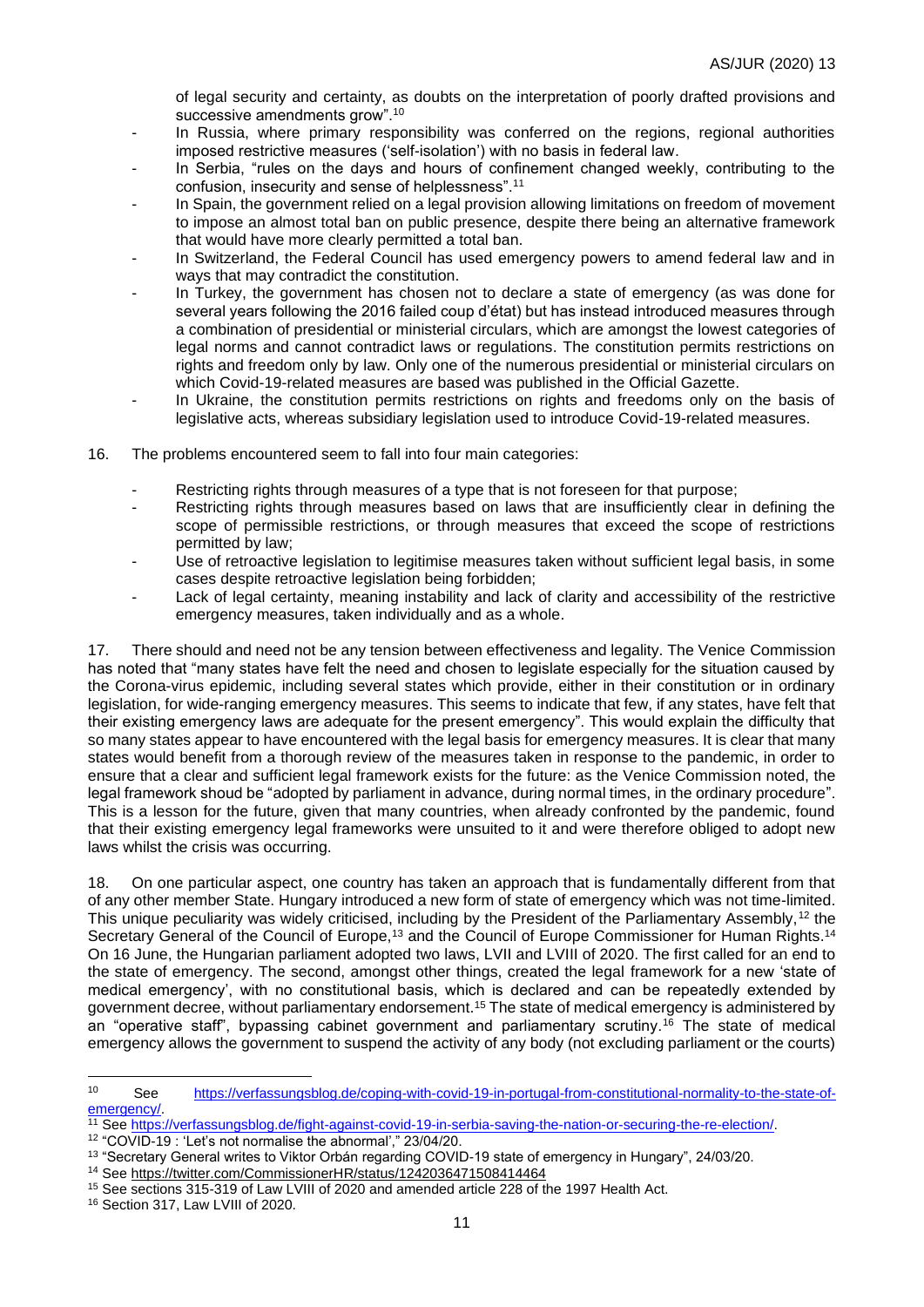and increases the role and powers of the police and army.<sup>17</sup> Normal public procurement rules may be suspended and the prime minister may award contracts directly.<sup>18</sup> On 17 June, Prime Minister Orban issued two decrees, one ending the state of emergency and the other declaring an immediate state of medical emergency.<sup>19</sup> The new state of medical emergency also raises serious concerns from the perspective of fundamental Council of Europe values of democracy and the rule of law.

#### *2.3. Derogations from the European Convention on Human Rights*

19. Many states have activated national emergency laws in order to allow the introduction of exceptional measures. Some states have gone on to derogate from their obligations under the Convention. There is an important distinction to be drawn between emergency measures and derogations. From a human rights perspective, a state of emergency merely establishes a legal basis for taking exceptional measures that may restrict fundamental rights. Such restrictions may nevertheless be compatible with Convention requirements on the basis that they are lawful, necessary and proportionate responses to an acute threat to public health and safety. A derogation, on the other hand, implies that the state assumes that the restrictions go beyond what might be permitted under the normal limitations clauses and are not compatible with Convention requirements. Article 15 of the Convention then allows the state to "take measures derogating from its obligations … to the extent strictly required by the exigencies of the situation". In fact, a state does not have to declare a state of emergency (which is often the precondition for invoking exceptional provisions of domestic law) in order to derogate from the Convention, although this has been the case for at least nine of the Covid-19-related derogations (the information provided by San Marino is unclear on this point).

20. The Convention does not allow for derogation from the rights under articles 2 (right to life), 3 (prohibition on torture), 4(1) (prohibition on slavery and servitude – excluding forced or compulsory labour, prohibited under article 4(2), from which derogation is permitted) and 7 (no punishment without law). This means that states can derogate from all of the rights that allow for proportionate interference (see above). It is, however, not immediately obvious what advantage could be gained by derogating from these rights. First, because permitted grounds for proportionate interference include public health and safety; and second, because derogation is permitted only "to the extent strictly required by the exigencies of the situation" – which is itself a test of proportionality. Six of the ten states that have so far derogated from the Convention for Covid-19-related measures have specified the rights that may be affected by these measures: four of these six refer only to rights that may in any case be limited in pursuit of public health and safety goals, whilst the other two refer also to articles 5 (right to liberty and security) and/ or 6 (right to a fair trial).

21. Even derogations to articles 5 and 6 are heavily circumscribed. Article 15 states that derogating measures must not be "inconsistent with [the State's] other obligations under international law". This includes peremptory norms such as the prohibitions on collective punishment and arbitrary deprivation of liberty, and fundamental fair trial principles such as the presumption of innocence. It also includes procedural guarantees necessary to the protection of non-derogable rights in the context of deprivation of liberty, including the right to life and the prohibition on torture. Furthermore, as noted above, articles 5 and 6 themselves contain provisions allowing for flexible application in exceptional circumstances.

22. Derogation does not exclude supervision by the European Court of Human Rights (the Court) of the measures concerned, although it does change the nature of the Court's control. The Court applies a very wide margin of appreciation to the national authorities' perception of a state of emergency, and has only once disagreed. It is less deferential on the question of necessity, recalling that "States do not enjoy unlimited power in this respect. The Court … is empowered to rule on whether the State has gone beyond the 'extent strictly required by the exigencies' of the crisis. The domestic margin of appreciation is thus accompanied by a European supervision." Again, this does not seem to imply a qualitatively different approach to cases depending on whether or not a state has derogated: the Court also allows a "margin of appreciation" to States when determining whether an interference with a protected right was proportionate or not.

23. The Assembly has in the past called for a progressive approach to emergency measures and derogations, recommending that states (i) exhaust the possibilities offered by ordinary law, (ii) before having recourse to emergency measures that are nevertheless still compatible with Convention requirements, and (iii) only as a last resort introducing particularly restrictive measures that require derogation from the Convention. Each successive step involves acceptance of progressively greater interference with protected rights and, in the case of a derogation, acceptance of standards that fall below the generally recognised European minimum

<sup>17</sup> Section 318.

<sup>18</sup> Section 319.

<sup>19</sup> Nos. 282/2020 and 283/2020 respectively.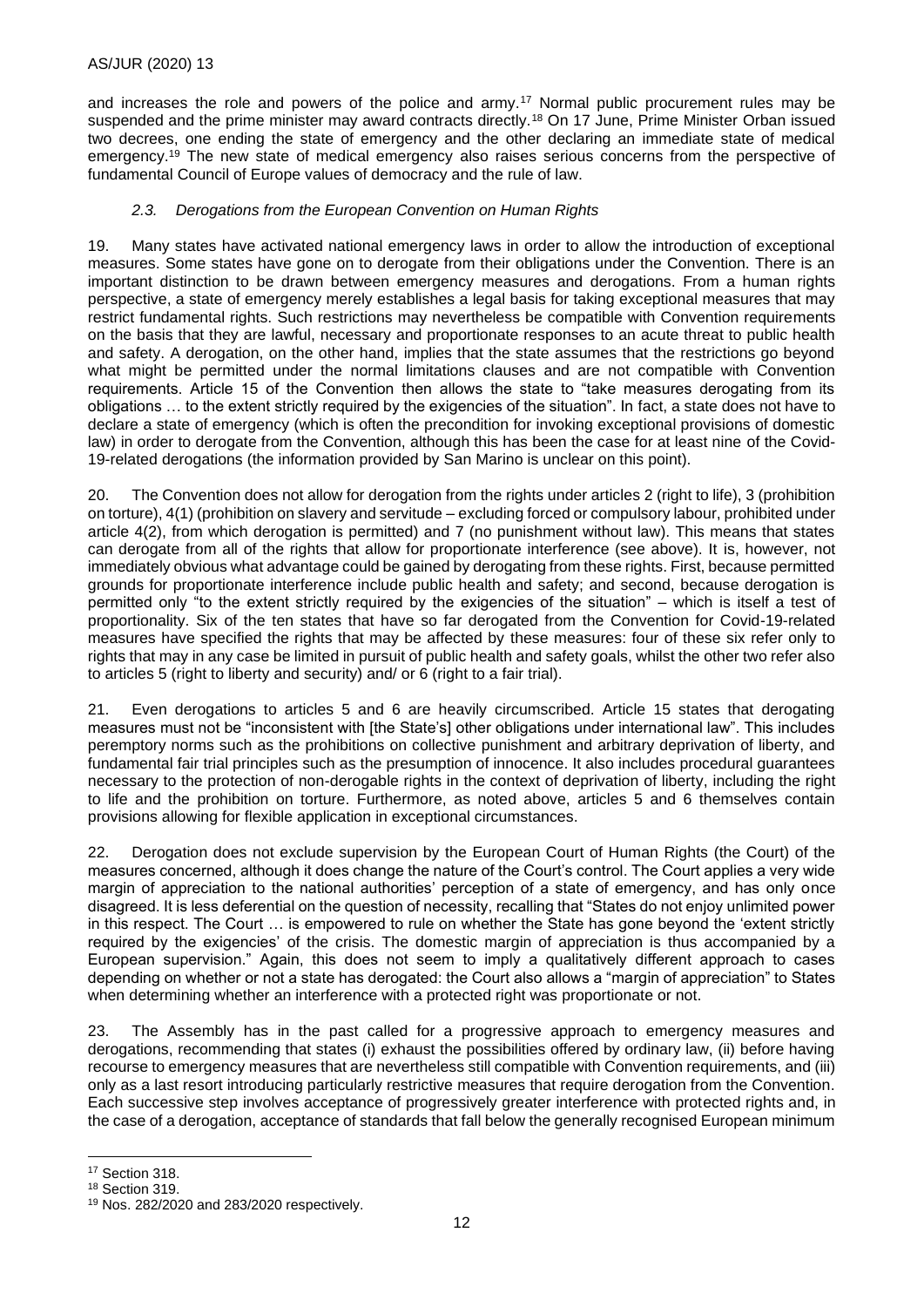level. Protracted states of emergency and derogations have the effect of normalising lowered standards and habituating populations to greater interference with their rights. Experience has also shown that governments have a tendency to retain measures introduced during a state of emergency even after the emergency itself has ended. Sometimes this is done by making changes to the ordinary law (and even the constitution) through emergency procedures lacking democratic safeguards; sometimes by transposing emergency measures into the ordinary law when the state of emergency is lifted. On the other hand, a properly designed state of emergency regime, limited in scope and time and with effective judicial and parliamentary oversight, should ensure that emergency measures are brought to an end when the emergency ends.

24. The Venice Commission has also recognised this quandary. "Derogation is not always necessary… The ECHR provides for the possibility to restrict several rights on account of protection of health… Other rights contain more general grounds for restriction, and the European Court of Human Rights takes account of the context when interpreting the extent of rights. Refraining from making a derogation may convey the message that a crisis may be handled without resorting to exceptional powers: on the other hand, a derogation may give a clear indication that certain exceptional measures are truly 'exceptional' and do not 'make the law'." The UN's Siracusa Principles, however, state that "A measure is not strictly required by the exigencies of the situation where ordinary measures permissible under the specific limitations clauses of the [International Covenant on Civil and Political Rights] would be adequate to deal with the threat to the life of the nation."<sup>20</sup> This would seem to support the Assembly's view that measures requiring a derogation should be a last resort.

25. Whilst the Court is the final arbiter of the lawfulness of derogating measures in individual cases, the Secretary General also plays a role. Article 15 of the Convention only requires states to notify the Secretary General of the measures taken and the reasons for them. Unfortunately, this lack of detail means that notifications vary considerably in form, content and level of detail. Certain past notifications have contained only a description of the situation giving rise to the emergency and a copy of the derogating measures, with no information on the rights that may be affected. This makes it difficult to predict the extent of possible interferences with protected rights and may complicate the Court's role of ensuring posterior judicial control. Most of the Covid-19-related notifications were generally better:<sup>21</sup> eight of them specified how and by whom the state of emergency had been declared and summarised the measures necessitating derogation; eight of them specified the (initial) duration of the state of emergency (between 30-60 days); six of them specified the rights that may be affected; and four of them clarified the role of parliament in declaring a state of emergency. Outside scrutiny of derogations would be greatly facilitated if notifications followed a standard pattern, addressing all of these significant issues.

26. The Convention gives the Secretary General an apparently passive role as repository of derogation notifications, but the wider institutional status of the office gives rise to further, as yet unexploited potential. In a 2018 resolution.<sup>22</sup> the Assembly proposed that the Secretary General take a more proactive approach, by providing prior advice to states on whether a derogation appears to be legally necessary, and if so, on how to formulate it as restrictively as possible. Another proposal was for the Secretary General systematically to open inquiries under article 52 of the Convention into whether a derogating state's law continued to ensure effective implementation of the Convention. On the basis of information provided in the course of this inquiry, the Secretary General would then engage in dialogue with the State in order to assist it in continuing to meet Convention obligations. The Assembly also proposed that the Committee of Ministers prepare a recommendation to member States on derogations, drawing on existing standards (including from the caselaw of the Court) and good practice, and including a call on member States to co-operate with the Secretary General.<sup>23</sup> The aim of these proposals was to assist national authorities in understanding the legal complexities in this area taking a more harmonised approach in future, supported by the Council of Europe.

27. Unfortunately, the then-Secretary General responded to the Assembly's detailed proposals in very general terms and the Committee of Ministers replied that it did "not see at the present time any clear need to envisage a recommendation". Whilst complete uniformity is neither necessary, feasible nor desireable, the

<sup>&</sup>lt;sup>20</sup> "Siracusa Principles on the Limitation and Derogation Clauses in the International Covenant on Civil and Political Rights", UN Commission on Human Rights, 28/09/84, E/CN.4/1985/4.

<sup>&</sup>lt;sup>21</sup> The Serbian notification, however, despite taking three weeks to deliver (the Court has clarified that this should be done "without any unavoidable delay"), contained no information on which authority declared the state of emergency, on the relevant measures (only links to official websites, in Serbian), on the Convention rights affected or on the duration of the state of emergency. Insofar as it does not explicitly inform the Secretary General of the measures taken, and even indirectly does not do so in an official language of the Council of Europe, this notification may not satisfy even the minimal requirements of article 15(3).

<sup>&</sup>lt;sup>22</sup> Resolution 2209 (2018), 'state of emergency: proportionality issues concerning derogations under Article 15 of the European Convention on Human Rights'.

<sup>&</sup>lt;sup>23</sup> Recommendation 2125 (2018), 'state of emergency: proportionality issues concerning derogations under Article 15 of the European Convention on Human Rights'.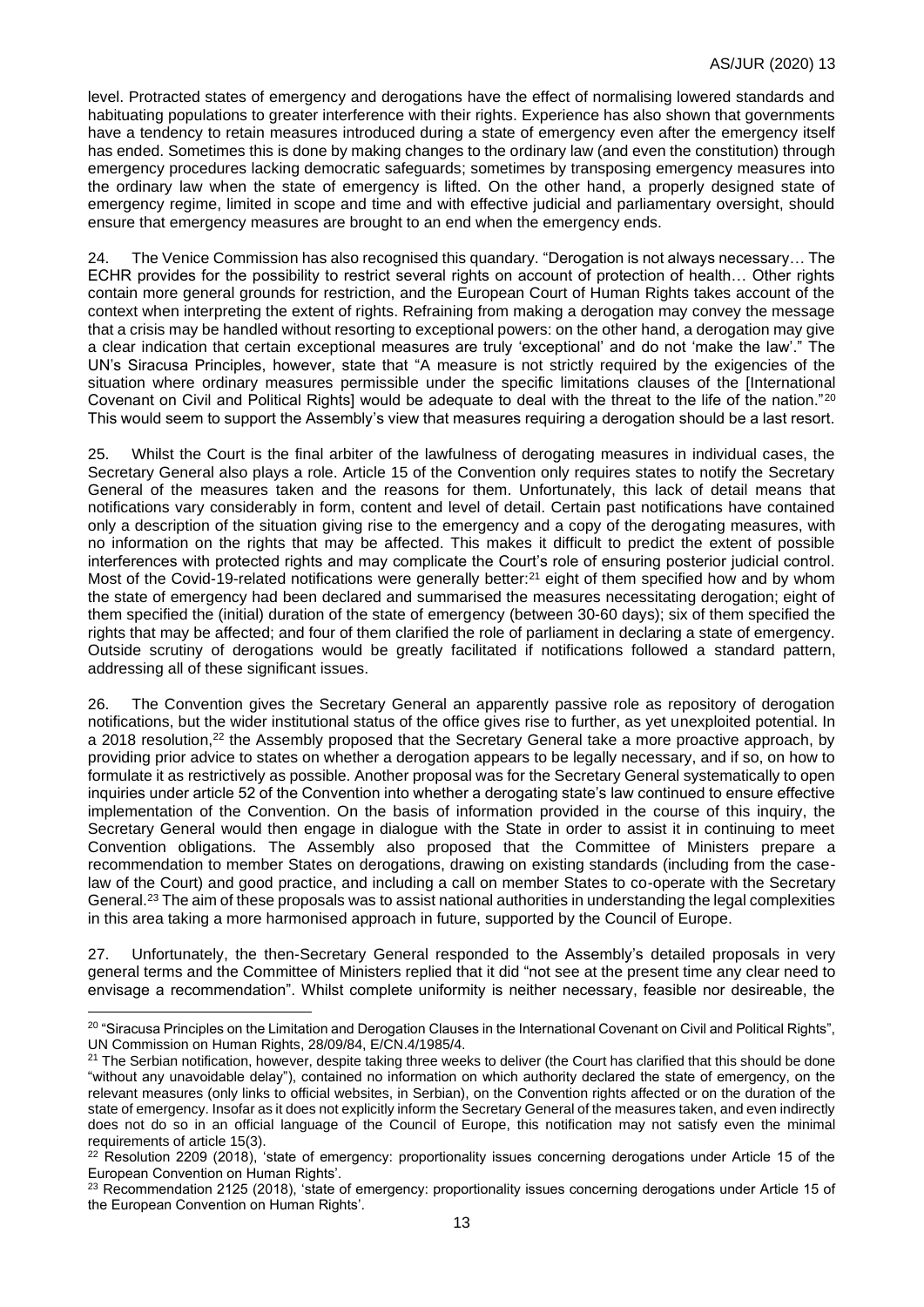striking inconsistency of member States' approaches to the question of whether and how to derogate undermines the coherency of human rights protection across Council of Europe member States; greater harmonisation would help. The aftermath of the pandemic would be the right time to address this important issue.

#### *2.4. Innovative surveillance and contact-tracing measures*

28. Many measures proposed in response to the Covid-19 pandemic make innovative use of technologies such as closed-circuit television (CCTV), drone surveillance, facial recognition, and geolocalisation and proximity sensors on mobile phones. These tools can facilitate the tracking of infected persons and the tracing of people with whom they have been in contact, or the enforcement of rules on confinement and quarantine. They are also all forms of mass surveillance which generate huge amounts of data on individuals' behaviour, raising serious privacy concerns. As well as being technological innovations, they operate at the limits of current regulatory standards.

29. It is increasingly assumed that smartphone contact tracing applications will form part of many countries' responses to the pandemic. These apps would identify and inform people who have been in contact with an infected person so that they could present themselves for testing, or self-quarantine. Two main technical approaches are possible. The first cross-references geolocalisation data from users' phones to confirm proximity. The second uses the phone's own hardware to confirm the proximity of another phone within a certain distance for a certain amount of time, with the phones exchanging randomly generated codes. (In a sense, this scenario mimics transmission and infection by the virus, with the phones acting as proxies for their owners and the codes as a proxy for the virus.) Should the owner of a phone with this app become infected, then (i) either the codes emitted by their phone over, say, the previous two weeks would be transmitted to everyone else using the app (as in the collaborative Google/ Apple 'exposure notification' approach, or the DP-3T<sup>24</sup> protocol developed by a group of European academics), or (ii) the codes received by their phone would be uploaded to a central server, along with data identifying the user (as with the French 'StopCovid' app). Should someone's phone recognise the codes thus transmitted, they would be informed and could have themselves tested or self-quarantine.

30. It seems that most, if not all European countries prefer the proximity-sensing approach, which involves processing of less data (only on occasional relative proximity, as opposed to constant absolute location). The data obtained can be processed in either one of two ways: centralised, with information on the identity of persons who have been in contact with one another stored on a central server; or decentralised, with personal data remaining on users' own phones and the central servers processing only the randomly generated codes, from which individuals cannot be identified. Here again there is an obvious and important difference in data protection terms, which is why many, although certainly not all, countries have preferred a decentralised approach.

31. It is generally considered that tracing apps would have little effect unless at least 60% of the population used them; in western Europe, this would mean 80% of smartphone owners (more where the proportion of the population owning smartphones is lower). This level of voluntary use has proved hard to achieve: in France, for example, during its first two weeks of operation, the StopCovid app was activated by only 1.7 million users, representing just 2.5% of the population.<sup>25</sup> A lack of public trust in the app, resulting in low levels of installation or use, would thus seriously undermine its effectiveness. Public trust can be reinforced by using primary legislation to establish the regulatory framework. Tracing apps should not be made compulsory, either directly or, by being a precondition for certain activities, indirectly. This is all the more so given that smartphone ownership is not spread equally across the population, with certain groups, such as the elderly or economically disadvantaged, being less likely to own one; any negative consequences of not using a tracing app would thus be discriminatory. In addition, to be truly effective, tracing apps depend on an accessible, large-scale, rapid and accurate system to test for the disease. Indeed, where contact tracing (however it is done) leads to compulsory quarantine or self-confinement, testing should always be available to the people concerned so that those who are not infected can be released from such restrictions as soon as possible. This is implied by the principle of proportionality, which stipulates that restrictions must be minimised as much as possible; it might even be said to create a 'right to be tested' in these circumstances. Contact tracing apps should also be interoperable between different European countries, so that they continue to function when people travel and can

<sup>24</sup> 'Decentralised Privacy-Preserving Proximity Tracing'

<sup>&</sup>lt;sup>25</sup> In this connection, it may be relevant that StopCovid takes a 'centralised' approach to personal data processing.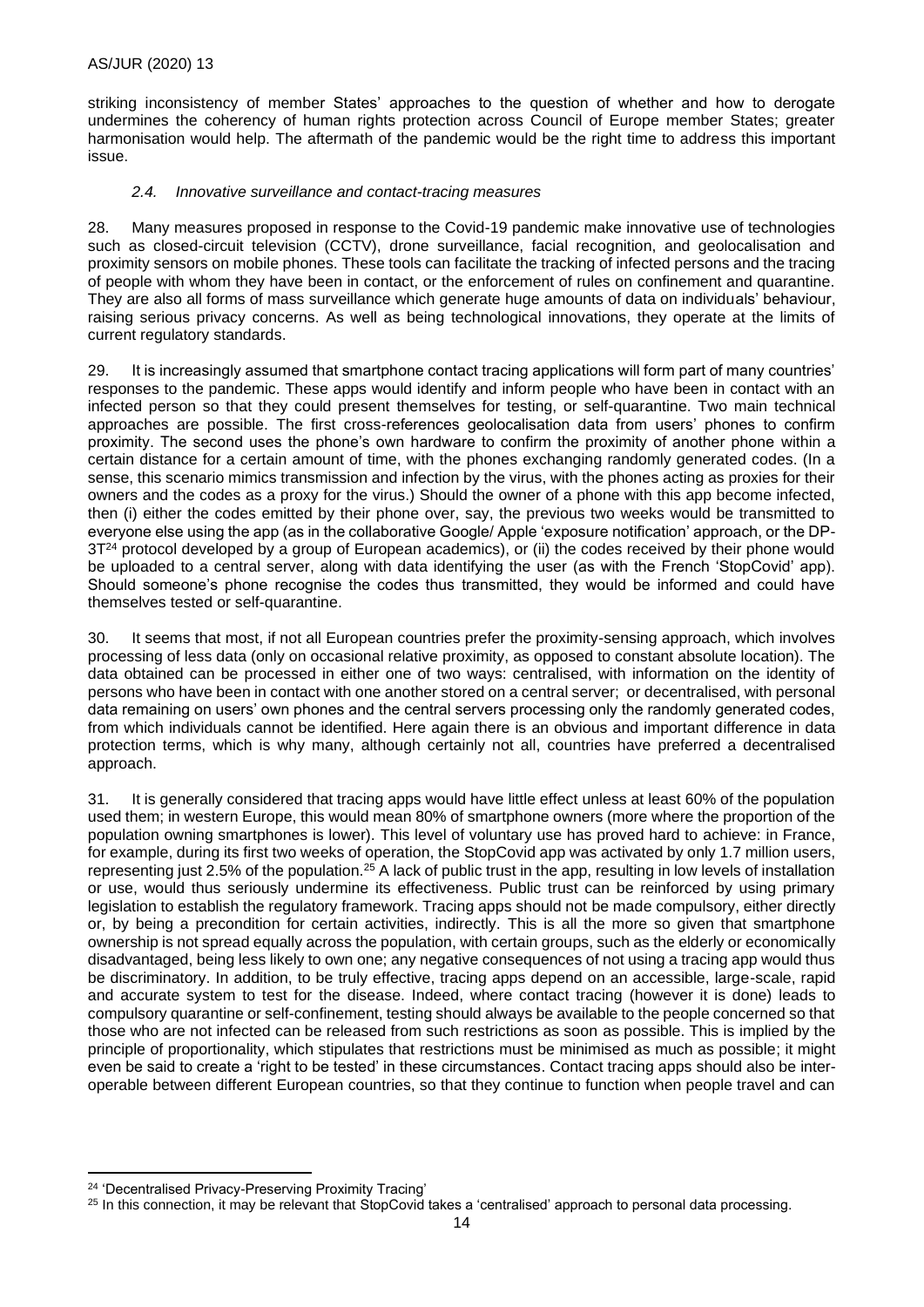facilitate the reopening of borders.<sup>26</sup> Tracing apps can only be one part of a wider strategy; they will not by themselves be the solution to allow ending restrictions.

32. Mass surveillance and the collection and storage of data on individuals, even without their permission, is not absolutely prohibited by the Convention. The normal constraints of legality, necessity and proportionality, however, do apply.<sup>27</sup> Surveillance measures must have a foundation in law, and that law must be clear in its meaning, foreseeable in its application and adequately accessible. The sufficiency of existing law as a basis for innovative measures must therefore be assured before they are brought into operation, and any shortcomings must first be addressed.

33. The 2018 Modernised Convention for the Protection of Individuals with regard to the Automatic Processing of Personal Data ("Convention 108+") is the Council of Europe's specialised instrument for data protection, representing the state of the art in international standards. The Chairperson of the Committee of Convention 108 and the Council of Europe Data Protection Commissioner have issued a "Joint statement on the right to data protection in the context of the COVID-19 pandemic".<sup>28</sup> This statement sets out Council of Europe standards in this area, which allow data processing for purposes related to the authorities' response to the pandemic under the following conditions:

- data subjects are made aware of the processing of personal data related to them;
- personal data is processed only to the extent that is necessary and proportionate to the explicit, specified and legitimate purpose being pursued;
- an impact assessment is carried out before data processing begins;
- privacy by design is ensured and appropriate measures are adopted to protect the security of data;
	- o Committee of Ministers' Recommendation CM/Rec(2019)2 on the protection of health-related data provides specific guidelines in this regard;
- data subjects are entitled to exercise their rights, including to correct data held on them and to a remedy for alleged violations of those rights;
- the principle of lawfulness is respected, meaning:
	- $\circ$  processing of data can be carried out either on the basis of the data subject's consent or some other legitimate basis laid down by law;
	- o legitimate basis notably encompasses data processing necessary for the vital interests of individuals, and data processing carried out on the basis of public interest, such as in the case of monitoring a life-threatening epidemic;
- large-scale personal data processing can only be performed when, on the basis of scientific evidence, the potential public health benefits override the benefits of other alternative solutions which would be less intrusive.
- according to Convention 108+ (see Article 11) exceptions shall be "*provided for by law, respect the essence of the fundamental rights and freedoms and constitutes a necessary and proportionate measure in a democratic society*"
	- $\circ$  where restrictions are being applied, those measures have to be taken solely on a provisional basis and only for a period of time explicitly limited to the state of emergency
	- $\circ$  it is crucial that specific safeguards are put in place and that reassurances are given that full protections are afforded to personal data once the state of emergency is lifted
	- o for data processing involving artificial intelligence systems, see further the Guidelines on Artificial Intelligence and Data Protection of the Consultative committee of the data protection convention.<sup>29</sup>

34. The Joint Statement makes clear that data protection rights are not incompatible with epidemiological monitoring. It also stresses that anonymised data is not covered by data protection requirements. The use of aggregated geolocation data to identify gatherings that breach confinement regulations or to indicate movements of persons away from an area with a high rate of infection would thus be permissible.

<sup>&</sup>lt;sup>26</sup> See e.g. "Interoperability guidelines for approved contact tracing mobile applications in the EU", eHealth Network, 13/05/20. On 16 June, the EU member States agreed on technical specifications for interoperability of contact tracing apps. <sup>27</sup> For example, in Norway, the data protection authority temporarily banned the Smittestop app, which uses both GPS and proximity sensing technology and transmits personal data to the public health institute, on the basis that it was dispoportionately invasive of privacy, given the low number of Covid-19 cases and the relatively low level of use of the app. <sup>28</sup> "Joint Statement on the right to data protection in the context of the COVID-19 pandemic", Alessandra Pierucci, Chair of the Committee of Convention 108, and Jean-Philippe Walter, Data Protection Commissioner of the Council of Europe, 14/05/20.

<sup>29</sup> Committee of Convention 108, T-PD(2019)01, 25 January 2019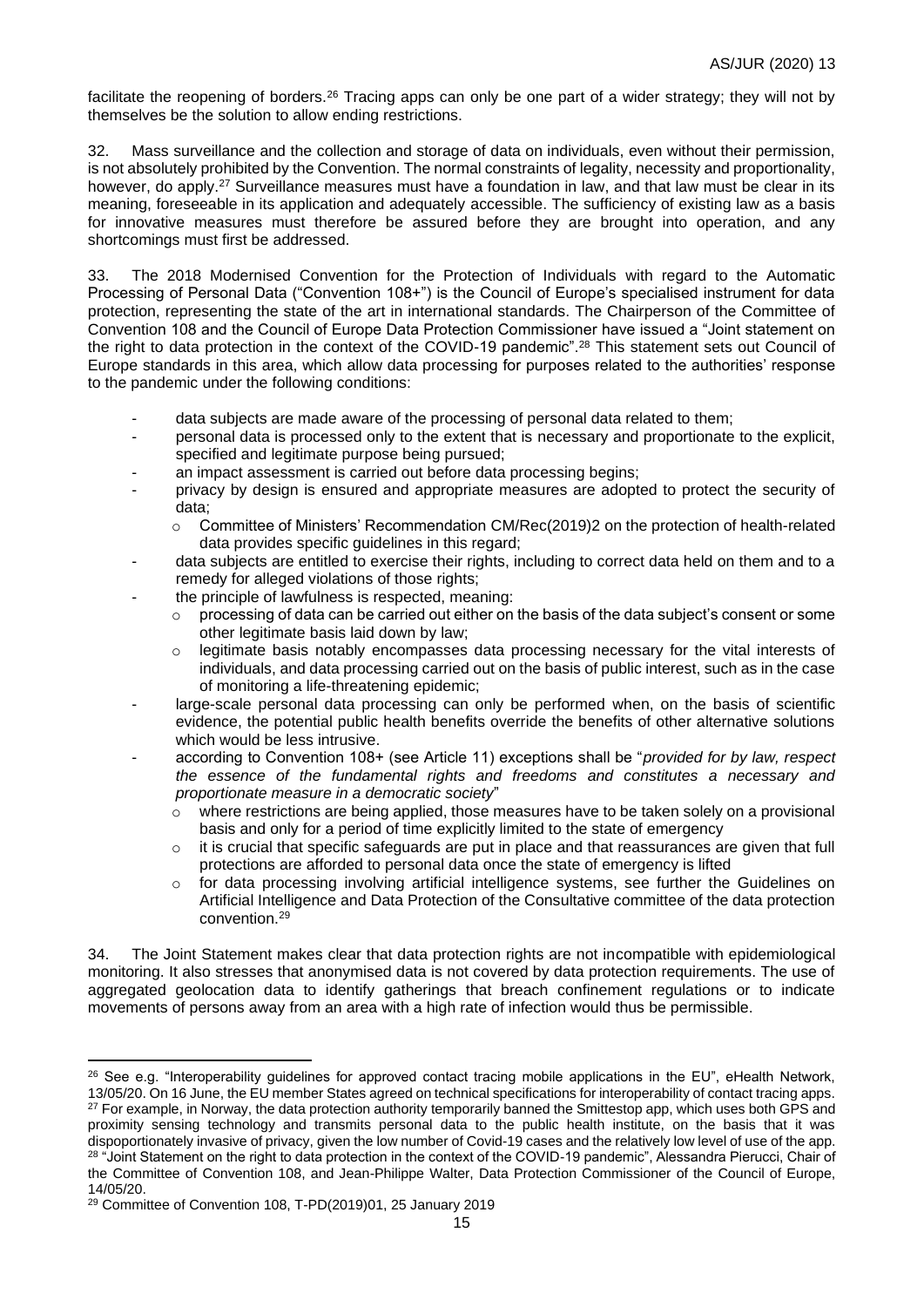### *2.5. Functioning of the judicial system*

35. Restrictions on freedom of movement and assembly have inevitably had an impact on the work of the courts, which – in accordance with article 6 of the Convention – involve public hearings to determine civil and criminal cases. Such hearings typically involve a considerable number of persons, variously including the parties/ the defendant, the judge(s), in some countries jury members, lawyers, prosecutors, court clerks, stenographers, experts, witnesses, security personnel, members of the public and journalists. On the one hand, the principles of immediacy (physical presence of all actors) and publicity of court proceedings should apply in the interests of transparency, fairness, equality of arms and the trust of the general public in the functioning of the judiciary. On the other hand, imperative restrictions on freedom of movement and measures such as 'social distancing' are incompatible with the normal functioning of the courts.

36. Article 6 foresees exceptions to the public nature of court proceedings on different grounds, including in the interest of public order in a democratic society and "to the extent strictly necessary in the opinion of the court in special circumstances where publicity would prejudice the interests of justice". Whilst there is no specific reference to public health as a ground for interference (unlike in the case of Articles 8-11 and others, as described above), measures to prevent the spread of a catastrophic pandemic should qualify as being justified by the need to uphold public order and protect the interest of justice, which should cover the protection of life and health of the actors of the justice system. The exclusion of the public, and even journalists, may thus be permissible.

37. Similar considerations apply to exceptions to the rule that all participants in the proceedings must be physically present. Witnesses can be heard and questioned by video conference, lawyers and prosecutors can plead in the same way. For this, however, appropriate infrastructures must be established as soon as possible, to prevent delays in proceedings which are particularly damaging in criminal proceedings (especially when the accused is in pre-trial detention, which may be subject to custody time limits) and in family law and child protection proceedings (where individuals may need to be protected against risks to their health and safety). As with the restrictions on 'limitable' rights, any exceptions must be limited in scope and duration to what is absolutely necessary for the protection of public order and in the interest of justice, and last no longer than the public health crisis persists.

38. The Covid-19 pandemic nevertheless inevitably delays the administration of justice, either because exceptional procedures are insufficient, or because the judges in charge prefer not to make use of them. This is their right, as judges enjoy independence not only in substantive decisionmaking, but also in managing their proceedings. The discretion of the courts is, however, not unlimited. In criminal proceedings and matters affecting civil rights, article 6 ensures that everyone has the right to trial within a reasonable time. This consideration is particularly relevant when the accused is in pre-trial detention, where article 5(3) requires either trial within a reasonable time or release pending trial. What is a 'reasonable time' in circumstances where few if any trials are taking place because of Covid-19-related restrictions, however, may be considerably longer than what would otherwise be 'reasonable'. The relevant authorities should nevertheless review decisions on pre-trial detention, bearing in mind that its duration would be prolonged. There may also be a need to consider additional compensatory measures where pre-trial detention, whilst still justified in the circumstances, lasts considerably longer than would otherwise be the case. In addition to detention cases, priority in the allocation of temporarily reduced judicial resources should be given to urgent cases involving, for example, family law, in particular cases involving child protection and the prevention of domestic violence. For other civil and criminal cases, article 6 of the Convention establishes the right to trial within a reasonable time. Whilst what is 'reasonable' may vary in the current circumstances, when the length of proceedings becomes excessive, people have a right to an effective remedy under article 13.

39. As noted above, article 13 of the Convention requires states to provide an effective remedy for alleged violations of protected rights. Whilst article 13 does not require that this remedy be judicial, in practice that is often the case, especially for more serious allegations. As noted above, many of the measures introduced in response to the coronavirus pandemic interfere, often seriously and extensively, with protected rights; in some cases, they may be at or beyond the limit of what is a permissible, proportionate response. Provision of available and sufficient remedies must be maintained in order to avoid abusive, mistaken, unlawful or disproportionate use of emergency measures and to hold to account the officials who are responsible for implementing them. It is therefore essential that the judicial system, or whatever other remedial mechanism is intended to meet the requirements of article 13, continues to be able to adjudicate such cases.

40. A functioning judicial system is also essential to ensure the lawfulness of emergency measures both in general and in individual cases. Interference with a protected right in pursuit of a public interest is only permissible when it is based on approriate law. Courts, notably constitutional courts or their equivalents, must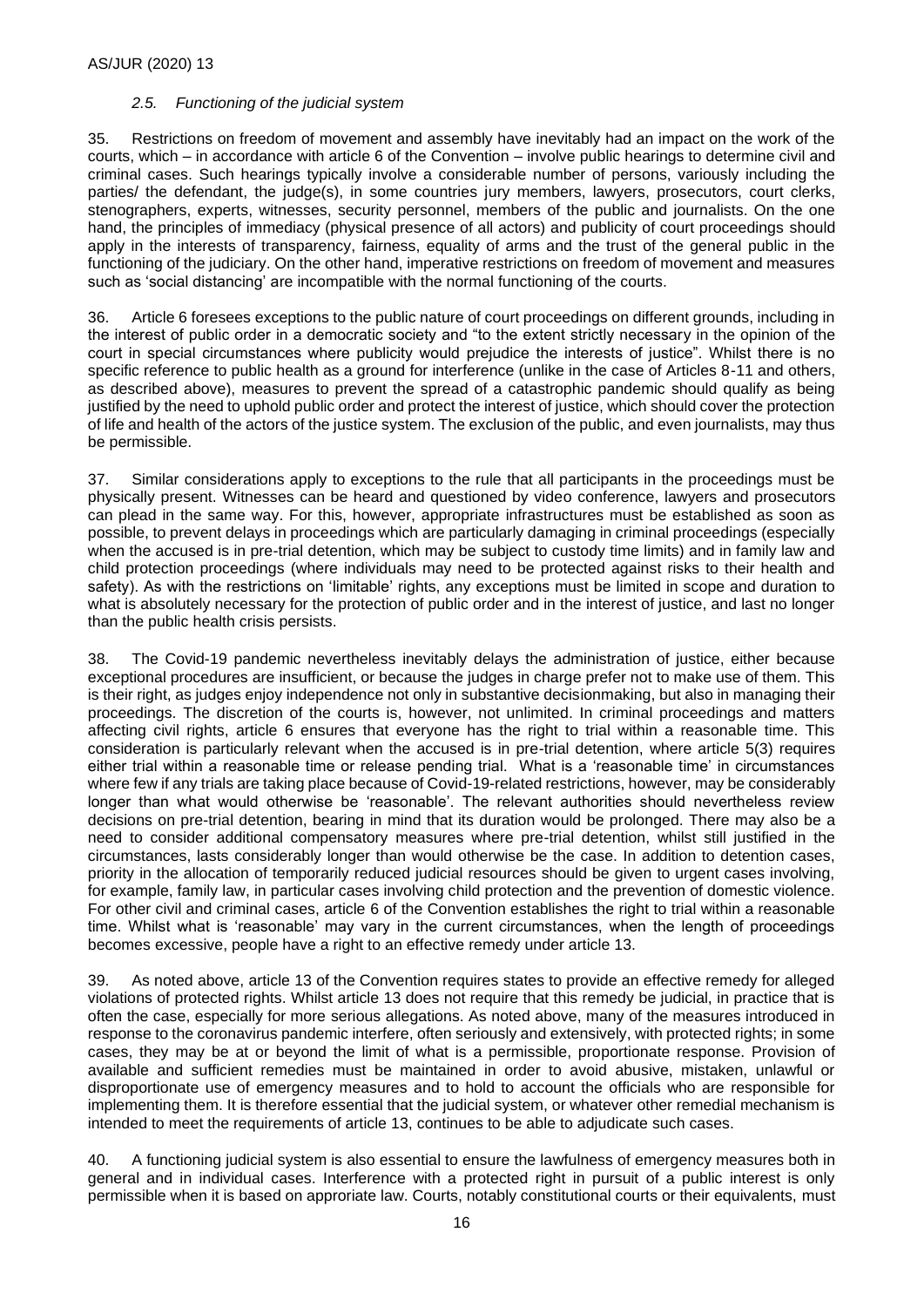be able to review emergency laws in order to ensure their compliance with the domestic legal framework and the state's international legal obligations. Constitutional and Supreme Courts in many member states have already received, and in some cases adjudicated on complaints relating to Covid-19 measures. For example:

- In Austria, more than 20 applications concerning violations of human rights by the government's Covid-19-related measures are pending before the constitutional court.
- In Bulgaria, around a dozen cases concerning the constitutionality of Covid-19-related measures have been filed before the constitutional court, including by the President and opposition parties.
- In Croatia, a dozen cases concerning the constitutionality of acts of the Civil Protection Directorate are pending before the constitutional court.
- In the Czech Republic, the Prague municipal court annuled some measures adopted by the Ministry of Health, stating that they should have been adopted by the government, and the constitutional court, by an eight-to-seven majority, dismissed a pilot case on procedural grounds.
- In France, the Conseil d'Etat (highest administrative court) banned the authorities from using drones to monitor compliance with confinement measures until a proper legal framework was established and ordered the government to lift a "general and absolute" ban on assembly in places of worship.
- In Germany, more than a thousand cases concerning Covid-19 measures are pending at various levels of jurisdiction, with some restrictive measures already having been annulled as disproportionate.
- In the Republic of Moldova, an opposition party has contested the constitutionality of the state of emergency before the constitutional court.
- In North Macedonia, the constitutional court provisionally suspended the special restriction on movement of minors and people over 67.
- In Romania, the constitutional court ruled that most fines issued by the police for breaching emergency regulations were based on an unconstitutional decree.
- In the Slovak Republic, MPs called on the constitutional court to review the compatibility of several measures taken under the state of emergency with the constitution, the Convention and the EU Charter of Fundamental Rights.

41. The European Commission for the Efficiency of Justice (CEPEJ) has collected information from its network of liaison officers in national judicial systems and has also published the results of a survey by the Council of Bars and Law Societies of Europe (CCBE).<sup>30</sup> This information suggests certain tendencies across Council of Europe member States' judicial systems. Broadly speaking, the information shows a tendency to prioritise cases in the following categories:

- deprivation of liberty (in criminal proceedings) (mentioned in the information received on Austria, Denmark, Greece, Lithuania, Poland, Portugal, Serbia, Slovak Republic, Slovenia, Spain and Turkey);
- deprivation of liberty (on mental health grounds) (mentioned in the information on Poland, Serbia and Slovenia);
- domestic violence/ violence against women (Italy, Poland, Serbia, Spain and Turkey);
- child protection (Italy, Lithuania, Poland, Portugal, Slovak Republic and Slovenia);
- family cases (mainly relating to alimony/ support) (Italy, Serbia, Slovenia and Turkey);
- "fundamental rights" cases: (Italy and Portugal);
- cases approaching the statute of limitations (Bosnia and Herzegovina, Greece and Serbia);
- cases involving "irreversible harm" or "serious risks" (Poland, Slovak Republic and Spain);
- several responses referred to generic "urgent" cases (Austria (specifically criminal cases), Bosnia and Herzegovina, Croatia, Denmark (civil cases, where "critical"), Greece ("emergency cases") and Norway).

42. The information gathered by CEPEJ and the CCBE also showed considerable variety in the way that judicial systems used digital technology to conduct 'remote hearings' during the period of restrictions. In some countries remote hearings are possible in civil cases: Armenia, Finland (subject to judicial discretion, on defined conditions), Germany and Norway. In some countries they are possible in criminal cases: Azerbaijan (pre-trial detention and early release cases),<sup>31</sup> Czech Republic (a pilot project in prisons), Estonia (with the consent of the accused), Ireland (sentencing of persons in custody), Republic of Moldova (early release and complaints about detention conditions), Romania (urgent proceedings) and the Slovak Republic (interrogation of sentenced prisoners). In some countries remote hearings were possible in both civil and criminal cases:

<sup>30</sup> See [https://www.coe.int/en/web/cepej/compilation-comments.](https://www.coe.int/en/web/cepej/compilation-comments)

<sup>&</sup>lt;sup>31</sup> In addition, on 25 June, the Azerbaijani parliament adopted amendments to the Criminal Procedure Code allowing wider use of videoconferencing in criminal proceedings.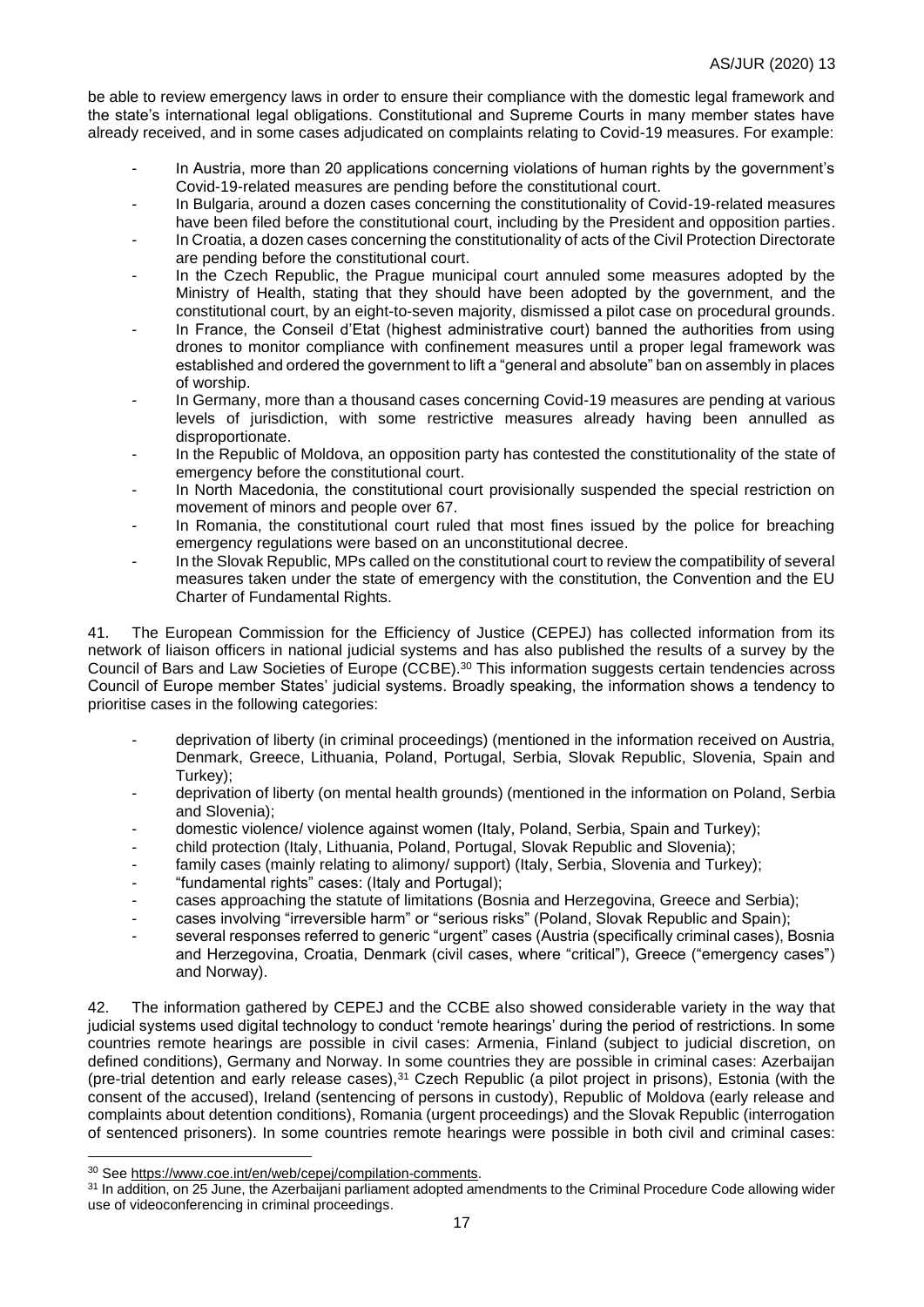## AS/JUR (2020) 13

Croatia, France and the United Kingdom. The information on some countries indicated that remote hearings were possible but did not specify the type of case: Denmark, Greece, Latvia, Lithuania, the Netherlands, Poland, Portugal, Sweden and Ukraine. Some replies indicated that remote hearings were permitted in 'urgent' cases: Poland, Republic of Moldova and Romania. Only in Belgium and Cyprus was it stated that remote hearings were not permitted.

43. CEPEJ has also issued a "Declaration on Lessons Learnt and Challenges Faced by the Judiciary During and After the Covid-19 Pandemic", setting out seven principles: 32

- Human rights and the rule of law: the right to liberty and security and the right to a fair trial "have to be protected at all times and become especially important during a crisis. The continuous functioning of the judiciary and of the services provided by justice professionals needs to be ensured… Trust in justice must continue even at a time of crisis."
- *Access to justice.* "Locking down courts might be necessary … but it should be done in a careful and proportionate manner… The public service of justice must be maintained as much as possible, including providing access to justice by alternative means … Special attention must be devoted to vulnerable groups … Judicial systems should give priority to cases which concern these groups".
- Safety of persons. "Safety measures need to be put in place to respect the physical distancing within court premises… Teleworking should be open to justice professionals."
- *Monitoring case flow, quality and performannce.* "This includes triage of cases and possible prioritisation and redistribution of cases based on objective and fair criteria and ensuring quality justice."
- *Cyberjustice.* "The recourse to information technologies offers the opportunity for the public service of justice to continue functioning during the health crisis. However, its rapid emergence and excessive use may equally bring negative consequences. IT-solutions … must always respect fundamental rights and principles of a fair trial [and] their use and accessibility for all the users should have a clear legal basis."
- *Training.* "Judicial training should adapt to the emerging needs, including the use of IT… The closure of courts … can allow justice professionals to devote more time to training from home. [There should be] specific training on teleworking [and] on the new types of cases arising from the COVID-19 pandemic."
- *Forward-looking justice.* "The COVID-19 pandemic has also been an occasion to introduce emergency innovative practices. A transformation-strategy for judiciaries should be developed to capitalise on the benefits of newly implemented solutions… Transforming the judiciary for the future should be approached in a positive manner and always with respect for fundamental rights guaranteed in the ECHR."

44. The Council of Europe's Consultative Council of European Judges (CCJE) has drawn up a list of issues relating to "the functioning of courts in the aftermath of the Covid-19 pandemic".<sup>33</sup> Along with practical problems, this document also includes valuable reflections described as "overarching considerations":

- States may overlook the importance of the role played by courts to provide effective remedies against emergency measures and adjudicate other cases relating to the pandemic [here one can note that many of these cases will involve new and/ or previously untested laws, including laws establishing a state of emergency and decrees adopted under those laws].
- Judicial systems that are already under-financed may struggle to address challenges related to the crisis and may face even greater difficulties if financial constraints lead to further budgetary cuts.
- Some measures introduced in response to the health crisis may become permanent (e.g. remote hearings and the use of electronic means for other procedures, such as submitting applications and documents), and the crisis may present opportunities for other positive changes.
- States should develop an action plan for the courts in the aftermath of the pandemic, so that they can make their proper contribution to the return to normal life, including through the resolution of pandemic-related litigation [and, one could add, the prompt resolution of the inevitable serious backlog of cases that will have arisen whilst the courts were mainly closed].
- International courts will also be affected, including the European Court of Human Rights, especially if cases are not effectively resolved at national level. To this end, consistency of judicial outcomes both within and between national judicial systems will be important.

<sup>32</sup> See [https://rm.coe.int/declaration-en/16809ea1e2.](https://rm.coe.int/declaration-en/16809ea1e2)

<sup>33</sup> See [https://rm.coe.int/the-functioning-of-courts-in-the-aftermath-of-the-covid-19-pandemic/16809e55ed.](https://rm.coe.int/the-functioning-of-courts-in-the-aftermath-of-the-covid-19-pandemic/16809e55ed)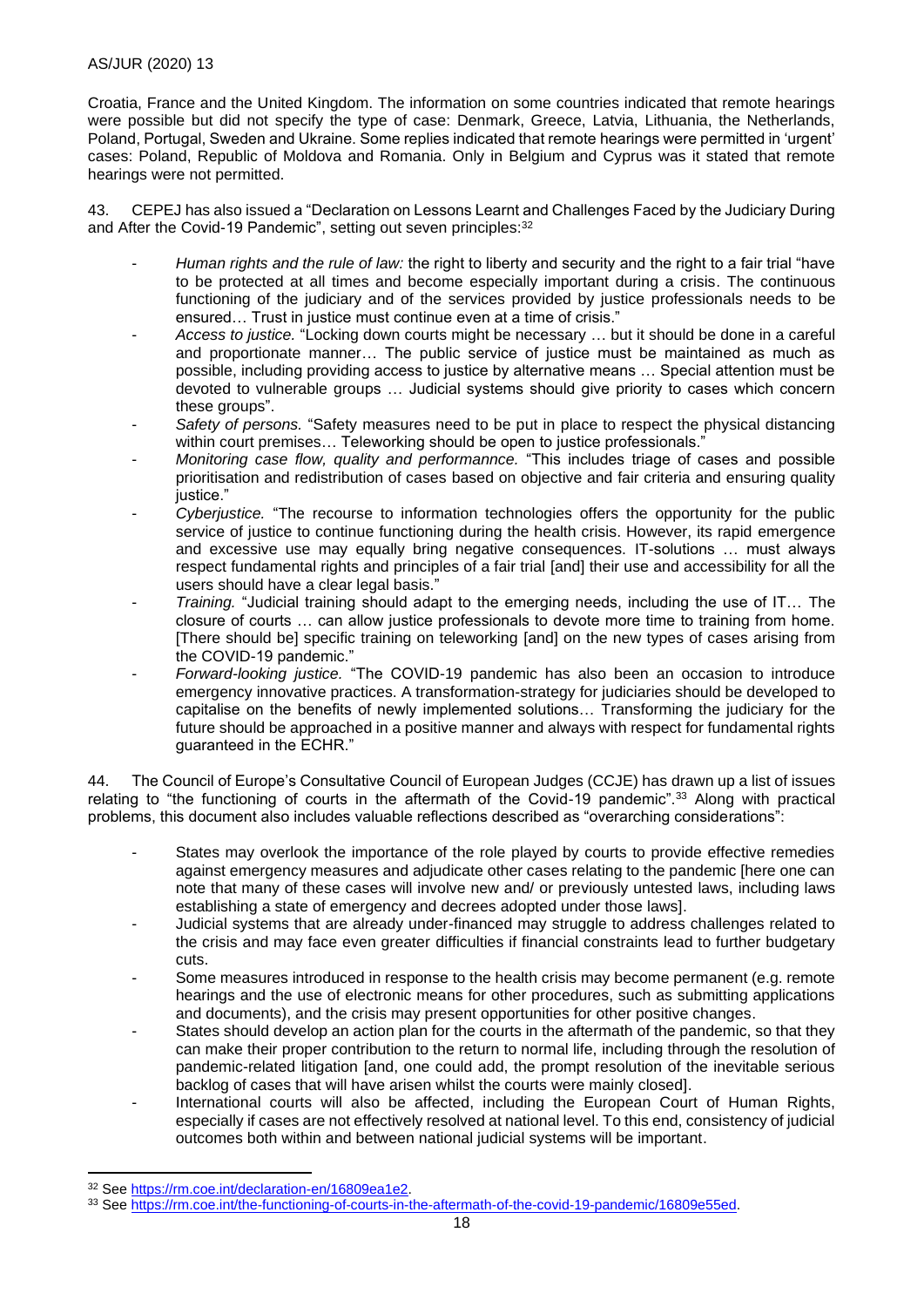- A positive role of courts in resolving problems related to the pandemic could help restore public trust in judicial systems.
- The situation of courts is likely to be affected by the impact of the pandemic on other sectors, such as legal firms whose activities were more or less interrupted, prisons seeking to reduce overcrowding etc.);
- Attention should be paid to the risk of "rule of law backsliding" in some member States.

45. Both CEPEJ and the CCJE agree that the pandemic should be taken as a learning experience. The acceleration of previous tendencies (such as increasing use of digital solutions) and the introduction of innovative approaches should be carefully examined with a view to enhancing the efficiency and effectiveness of judicial systems in future.

## *2.6. The situation of detainees*

46. The situation of detainees makes them particularly vulnerable to infection and the negative consequences of prolonged physical isolation. A special Council of Europe SPACE report found that in 34 of 45 prison administrations studied, inmates and/ or prison staff had contracted Covid-19.<sup>34</sup> The Council of Europe Committee for the Prevention of Torture and Inhuman or Degrading Treatment or Punishment (CPT) recently issued a "Statement of Principles relating to the treatment of persons deprived of their liberty in the context of the coronavirus disease (COVID-19) pandemic". This included the following principles:

- Take all possible action to protect the health and safety of detainees;
- Respect and implement World Health Organisation (WHO), national health and clinical guidelines;
- Ensure adequate provision of staff with the necessary support, training and protective equipment;
- Ensure that additional Covid-19-related restrictions on detainees conform to the procedural safeguards of article 5 of the Convention;
- Make concerted efforts to use alternatives to deprivation of liberty and review, in the light of the new circumstances, decisions to deprive persons of their liberty – especially in relation to persons detained in overcrowded facilities;
- Pay special attention to the health care needs of detainees falling within vulnerable or high-risk groups, including older people and those with pre-existing medical conditions;
- Even where non-essential activities are suspended, ensure that fundamental rights are protected, including personal hygiene and daily access to the open air, and compensate for restrictions on visiting rights by allowing greater access to alternative means of communication;
- Ensure daily meaningful human contact for any detainee placed in isolation or quarantine;
- Maintain fundamental safeguards against ill-treatment, including access to a lawyer and a doctor and notification of custody, in all circumstances and at all times, using precautionary measures (e.g. protective masks) as appropriate;
- Ensure continued access to all places of detention, including those where detainees are quarantined, for independent monitoring bodies.

47. As noted above, quarantine and confinement measures may have a particular impact on detainees' contact with their lawyers and familes. Such contacts are an important reporting channel that safeguards against ill-treatment of detainees; if such communications are interrupted, the risk of ill-treatment may increase, raising issues under article 3 of the Convention (prohibition of torture) and, potentially, article 2 (right to life). For detainees awaiting trial or preparing appeals, lack of contact with their lawyers raises fair trial-related issues under article 6. Detainees also retain the right to private and family life, even if its exercise is justifably limited as part of their sentence. Denial of meaningful contact with friends and family members, for example, may nevertheless raise issues under article 8. Persons deprived of their liberty in the context of armed conflicts will be especially vulnerable and quarantees of their health and safety are thus particularly important.

48. Several states have proceeded with or are considering the early release of certain categories of prisoner, such as those convicted of non-violent offences, those with only a certain short time remaining on their sentences and those who would be at particular risk from the disease. Indeed, the SPACE-I report states that over 128,000 detainees were released, almost 103,000 of these in Turkey alone. Early release is a difficult but necessary choice, balancing between the public interest in criminal justice and the need to protect prisoners against risks to their health and lives that would be incompatible with any lawful detention regime. Early release must, however, be based on objective, non-discriminatory criteria and must not exclude categories such as

<sup>34 &</sup>quot;Prisons and Prisoners in Europe in Pandemic Times: An evaluation of the short-term impact of the COVID-19 on prison populations", SPACE-I Report, 18 June 2020.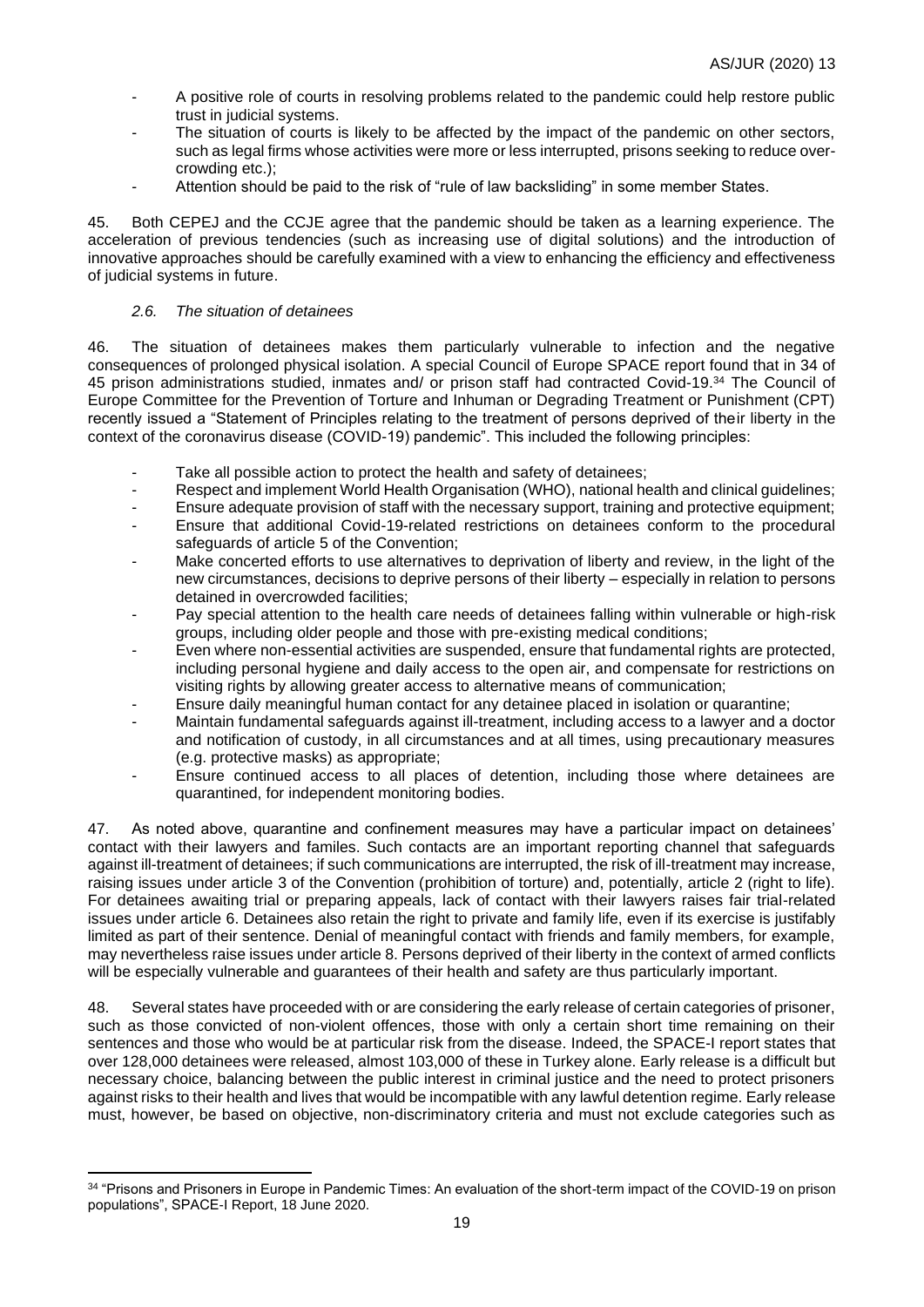opposition politicians and activists, critical journalists and academics, or lawyers and other human rights defenders, especially those whose imprisonment gives rise to suspicion of political motivation.<sup>35</sup>

## *2.7. Corruption risks*

49. As the President of the Council of Europe's Group of States against Corruption has observed, "As countries face undeniable emergencies, concentration of powers, derogations from fundamental rights and freedoms, and as large amounts of money are infused into the economy to alleviate the crisis (now and in the near future), corruption risks should not be underestimated. It is therefore most important that anti-corruption is streamlined in all COVID-19, and more generally, pandemic-related processes."<sup>36</sup> To this end, the President of GRECO issued guidelines covering six areas:

- *Procurement systems.* "While emergency legislation is time efficient to procure critical medical supplies, it may soften the necessary "checks and balances" on public spending. Procurement systems can also become vulnerable targets for lobbyists… Greater transparency is key to preventing corruption. Procurement officials should be prohibited from being employed by any businesses with contracts with the [offices] exercising supervision or control."
	- *Bribery in medical-related services.* "Corruption risks can be a major concern for hospitals and other medical or medicalised structures struggling to cope with COVID-19, since they face shortages in staff and equipment... Petty bribery is also an issue that has emerged again in the pandemic context (for access or priority access to medical services, tests and equipment, body collection and burial procedures, circumventing quarantine rules, etc.) even in countries where this was very uncommon." "The Council of Europe Criminal Law Convention on Corruption requires states to criminalise active and passive bribery in the private sector … and covers also healthcare providers."
- *Corruption in new research and development.* "Another process vulnerable to corruption is the investment in research and development of drugs and vaccination against COVID-19… Huge amounts of money are being invested… Therefore, it would be necessary to increase the capacity, authority and public accountability of State institutions entrusted with regulatory and control funcions in relation to the management of public resources." In this context, GRECO also mentions "risks of conflicts of interest, when health or economic interests are at major stake, e.g. preferential treatment in delivery of services for friends or family members, cronyism, nepotism and favouritism in the recruitment, and more generally, the management of the health care workforce", along with the need for transparency of lobbying of senior public decision-makers ("persons entrusted with top executive functions") and insider trading.
- *Risks of Covid-19-related fraud*, i.e. "financial scams related to COVID-19, including in relation to falsified medical products." In this connection, GRECO underlines the importance of the Council of Europe MEDICRIME Convention (on counterfeit medical products), which requires states to criminalise the manufacturing of counterfeit medical products; supplying or offering to supply, or trafficking such products; falsification of documents; and the manufacture, stocking, importing, exporting, supplying or offering to supply, or placing on the market of medicinal products without authorisation and medical devices not in compliance with regulatory requirements. On 8 April 2020, the Committee of the Parties of the MEDICRIME Convention issued its own, specific advice on application of the convention in the context of Covid-19.<sup>37</sup>
- *Oversight and the protection of whistleblowers in the health sector.* "As emergency legislation shifts power towards the executive, the oversight role of the other branches of power (legislative, judiciary), institutions (ombudsman, anticorruption agencies and other specialised bodies dealing with corruption) and civil society (e.g. community-based responses, information sharing and tracking measures systems, establishment of hotlines for public reporting, etc.) is key. Media have a particular role to play and a specific responsibility… Of particular importance is the need to ensure the protection of persons (whistleblowers) reporting suspicions of corruption, irrespective of the reporting lines they choose to pursue… Whistleblowing can be key in the fight against corruption and tackling gross mismanagement in the public and private sectors, including the health sector."

<sup>35</sup> See "COVID-19: Rapporteur calls on Spain and Turkey to include politicians in earlty prison releases prmopted by Coronavirus", Boriss Cilevics, Rapporteur on "Should politicians be prosecuted for statements made in the exercise of their mandates", 03/03/20; "COVID-19: Monitors urge Turkish authorities to ensures any prisoner release is non-discriminatory", co-rapporteurs of the Assembly's Monitoring Committee, 03/04/20; "Covid-19 pandemic: urgent steps are needed to protect the rights of prisoners in Europe", Council of Europe Commissioner for Human Rights, 06/04/20.

<sup>36</sup> "Corruption Risks and Useful Legal References in the Context of Covid-19", Greco(2020)4, 15 April 2020.

<sup>37</sup> <https://rm.coe.int/cop-medicrime-covid-19-e/16809e1e25>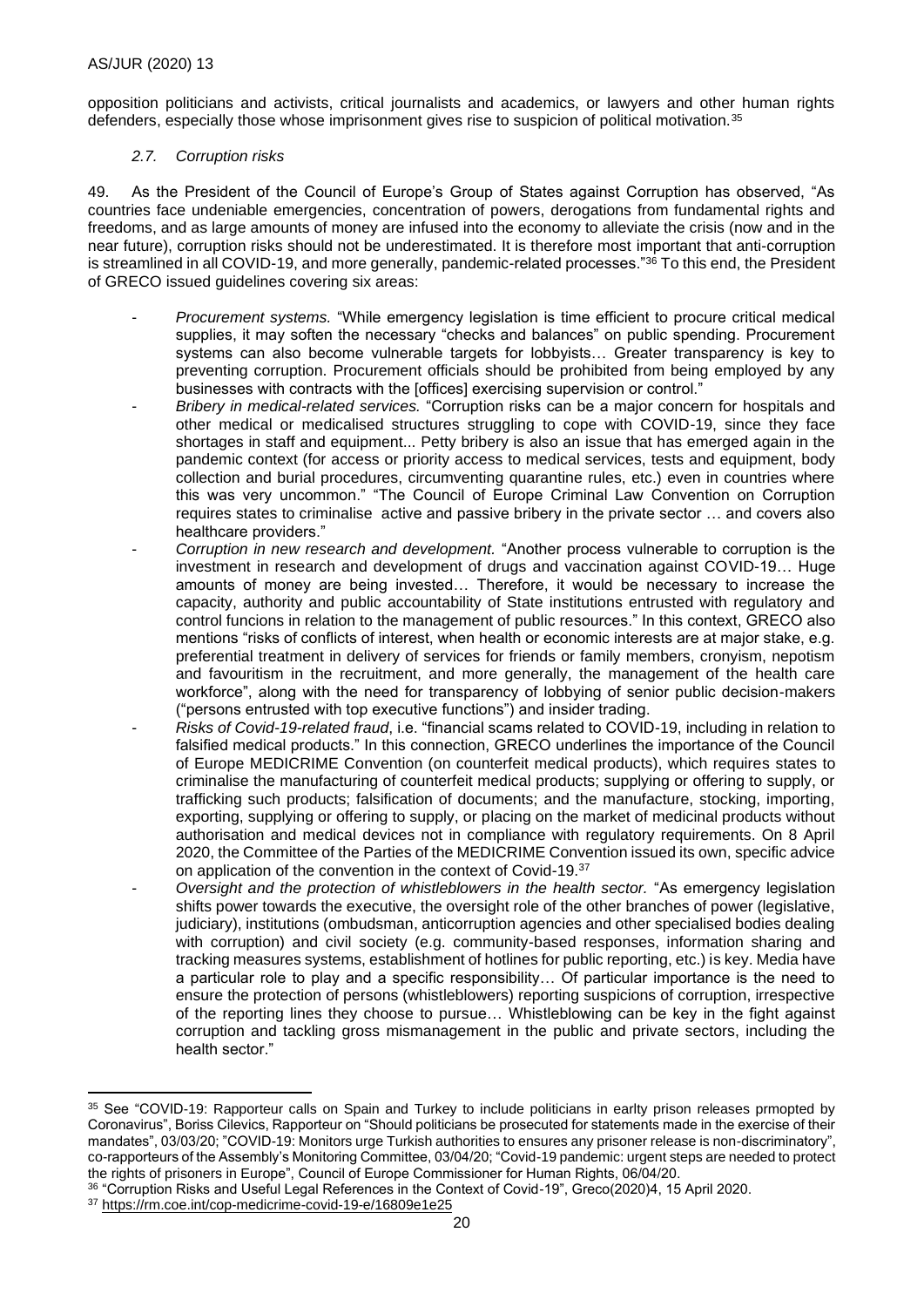- *The private sector.* "The private sector faces increased corruption risks during this crisis. These risks include facilitation payments/bribes to push ahead processes that may have stalled due to shortages of staff or closure of public offices, falsification of documents to meet the conditions of State aid schemes for pandemic relief measures, bypassing product certification requirements, non-certification of alternative supply chains, donations, lack of resources to supervise misconduct by individual employees, etc."

50. GRECO recognises that independent media reporting forms an important part of the safeguards against corruption. Indeed, the media have already reported on situations of concern. For example:

- In Romania, a businesswoman bought a majority share in an inactive alternative medicine company, on the day that the World Health Organisation declared a pandemic. Within eight days, this company was awarded a no-bid contract to supply personal protective equipment (PPE), which it purchased in Turkey and sold to the government at a 40% profit. The businesswoman has been described as a former protégé of the current prime minister when he was deputy mayor of Bucharest and later transport minister (which he denies), and has a conviction for organised crime. Protective masks supplied under the contract were reportedly of dangerously poor quality.<sup>38</sup>
- In Slovenia, a series of deals worth a total of €80 million were struck following 'one-day' calls for bids. The largest contracts all went to companies whose total revenue in previous years had been far below the value of these single deals, in one case representing an 11,000% increase in annual income. A company controlled by one of Slovenia's richest men, with no previous business interests in the medical sector, received a €25.4 million government contract to supply protective equipment.<sup>39</sup> The national public television station reported claims by a whistleblower at the national procurement agency that the economy minister had intervened personally in favour of another company, despite its products having been poorly evaluated by a committee of medical experts; the minister denied any wrongdoing.<sup>40</sup> Normal procedural safeguards in public procurement had been suspended following the Covid-19 outbreak.
- Ukraine's response to the pandemic was reportedly disrupted after the newly-appointed health minister delayed giving approval for procurement decisions, insisting first on the appointment of a deputy head of the national medical procurement body. The minister reportedly described the nominee as his "trusted person", an expression that can imply an insider who influences procurement decisions in the interests of a powerful patron – even though the procurement body had been specially designed to resist corruption and the nominee was ineligible for the post due to a previous conviction for dishonesty. The minister was subsequently dismissed, although the decision did not refer to these allegations.<sup>41</sup>
- Chinese-made antibody tests for Covid-19 are being rebranded and resold by western companies. Independent checks have shown this brand of test in particular to be unreliable, producing a high rate of false negatives, and the World Health Organisation (WHO) has advised against using this type of test for clinical diagnosis. The manufacturer, however, claims accuracy rates of well over 90%. A Dutch company resold millions of the test around the world, claiming that it had been "developed and produced under very strict EU and Dutch regulations. These regulations leave no room for error and thus makes for a very reliable and safe product." An Italian company also resold what appear to be the same tests, claiming to have manufactured them itself. Whilst rebranding and reselling are legal, the promotion of unreliable medical products as reliable is not and can have devastating consequences.<sup>42</sup>

51. It may be that the examples mentioned above are explicable and involve no wrongdoing. Credible reports of misconduct must, however, be investigated and appropriate action taken. This is especially important given the sums of public money involved and the budgetary difficulties many public authorities will soon face, folloiwing pandemic-related economic contraction.

52. Several countries have already acted on reports of the sort of misconduct highlighted by GRECO. In Russia, for example, the authorities seized around 1,800 ventilators manufactured in 1999-2000 that lacked the required certification and registration documents, and arrested members of the group that had been

<sup>39</sup> "Opaque Coronavirus Procurement Deal Hands Millions to Slovenian Gambling Mogul", Oštro/ OCCRP, 3 April 2020.

<sup>38 &</sup>quot;The Convict and Coronavirus: Romania's Million-Mask Mess", RISE Romania/ OCCRP, 15 April 2020.

<sup>40</sup> "Rushed PPE procurement leads to rash of corruption scandals", BNE Intellinews, 29 April 2020; "Slovenian PPE, Ventilator Scandal: New Revelations, No Confidence Motion Against Economy Minister", Total Slovenia News, 4 May 2020.

<sup>41</sup> "Procurement Nightmare: The Wasted Weeks Of Ukraine's Coronavirus Response", RFE/RL, 8 April 2020.

<sup>42</sup> "Uncertain Diagnosis: The Murky Global Market for Coronavirus Antibody Tests", OCCRP, 6 May 2020.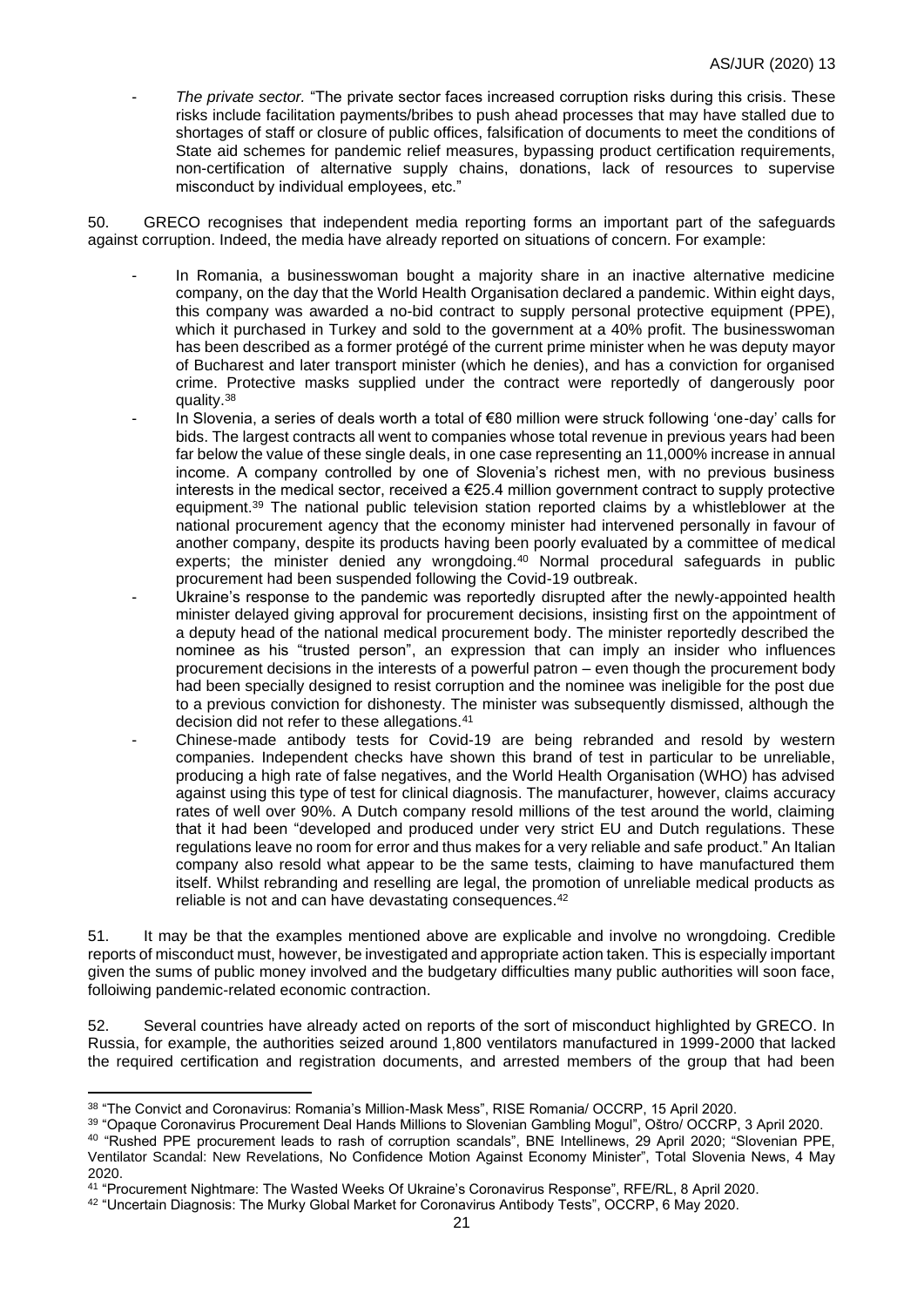offering them for sale to a hospital in the Moscow region. In Bosnia-Herzegovina, police are investigating how a raspberry farm with no previous experience in medical procurement, owned by a television presenter, was given a government contract by the head of the Civil Protection agency to import 100 ventilators form China, paying \$55,000 each despite international market prices being between \$7,000 and \$30,000.<sup>43</sup> The Italian procurement agency, Consip, revoked €28 million of contracts previously awarded to a private company for the supply of protective masks, following media reporting that the company was under criminal investigation for earlier misconduct;<sup>44</sup> the media's investigations had been possible because Consip had published information on the contracts, which underlines the importance of transparency.

53. There are further corruption risks in connection with the economic support and stimulus packages, which will be worth trillions of Euros in total, that governments have already begun administering in response to the collapse in economic activity. Transparency, accountability and effective independent oversight, in accordance with Council of Europe and other international standards, will be absolutely essential. As the United Nations Office on Drugs and Crime (UNODC) has observed,"While recognizing the need for urgent action to prevent economic and social collapse, the lack of sufficient accountability and oversight mechanisms in the allocation and distribution of economic stimulus packages increases the risk that corruption and fraud will weaken the impact of the measures being taken and result in a shortfall of desperately needed aid reaching the intended beneficiaries, impacting the least powerful among the population."<sup>45</sup>

54. To this end, the UNODC recommends that public authorities take account of the following considerations (for further details, see the document referenced in footnote 32 below):

- Clear, objective and transparent criteria for the qualification of intended beneficiaries and recipients;
- Account for the risks and vulnerabilities of disbursement and targeting methods;
- Open clear communication and outreach channels to raise awareness and understanding of beneficiaries;
- Use of technology for efficient, transparent and accountable disbursement of resources;
- Comprehensive auditing, oversight, accountability and reporting mechanisms to monitor the disbursement process and verify appropriate receipt;
- And for the future:
	- o Preparation is the key to prevention;
	- o Establish the legislative framework before the crisis.

## **4. Conclusions and recommendations**

55. The gravity of the Covid-19 pandemic and the urgency with which Council of Europe member States are being forced to take drastic measures in response is putting modern European standards on human rights and the rule of law under unprecedented stress. All member States have taken exceptional measures in response to this exceptional threat. Whether or not these measures have been successful from a public health perspective, they should be carefully monitored for compliance with European standards and studied in order to learn lessons for the future. This report is an early opportunity to take note of some of the problems that have arisen, recall the applicable standards and make proposals for greater resilience in future.

In a few countries, governments are cynically exploiting public fears in order to undermine democracy, human rights and the rule of law, with the aim of destroying checks and balances and perpetuating their grip on power. Alongside this, there is now open debate on whether authoritarian regimes are better suited than liberal democracies to respond to the Covid-19 pandemic – even if the facts have shown clearly that they are not. Europe has experience, still within some people's living memory, of authoritarian regimes that came to power on the back of national crises, and of the dangers such regimes pose to international peace and security. Indeed, the Council of Europe was established after the Second World War in order to prevent any future descent into authoritarianism.

57. But the Covid-19 pandemic need not mean regression and on the whole, European democracies have proved themselves capable of effective response without betraying their fundamental values. Even radical measures may be perfectly democratic, so long as they respect the principles of human rights and the rule of law described in this report. As an extreme stress-test of national systems, this experience is nevertheless an

<sup>43</sup> "Bosnian Raspberry Farm Granted Contract to buy Ventilators", OCCRP, 28 April 2020.

<sup>44</sup> "Covid-19: revocato l'appalto per le mascherine alla cooperative sotto inchiesta", IRPI Media, 8 April 2020.

<sup>45</sup> "Accountability and the prevention of corruption in the allocation and distribution of emergency economic rescue packages in the context and aftermath of the COVID-19 pandemic", UNODC.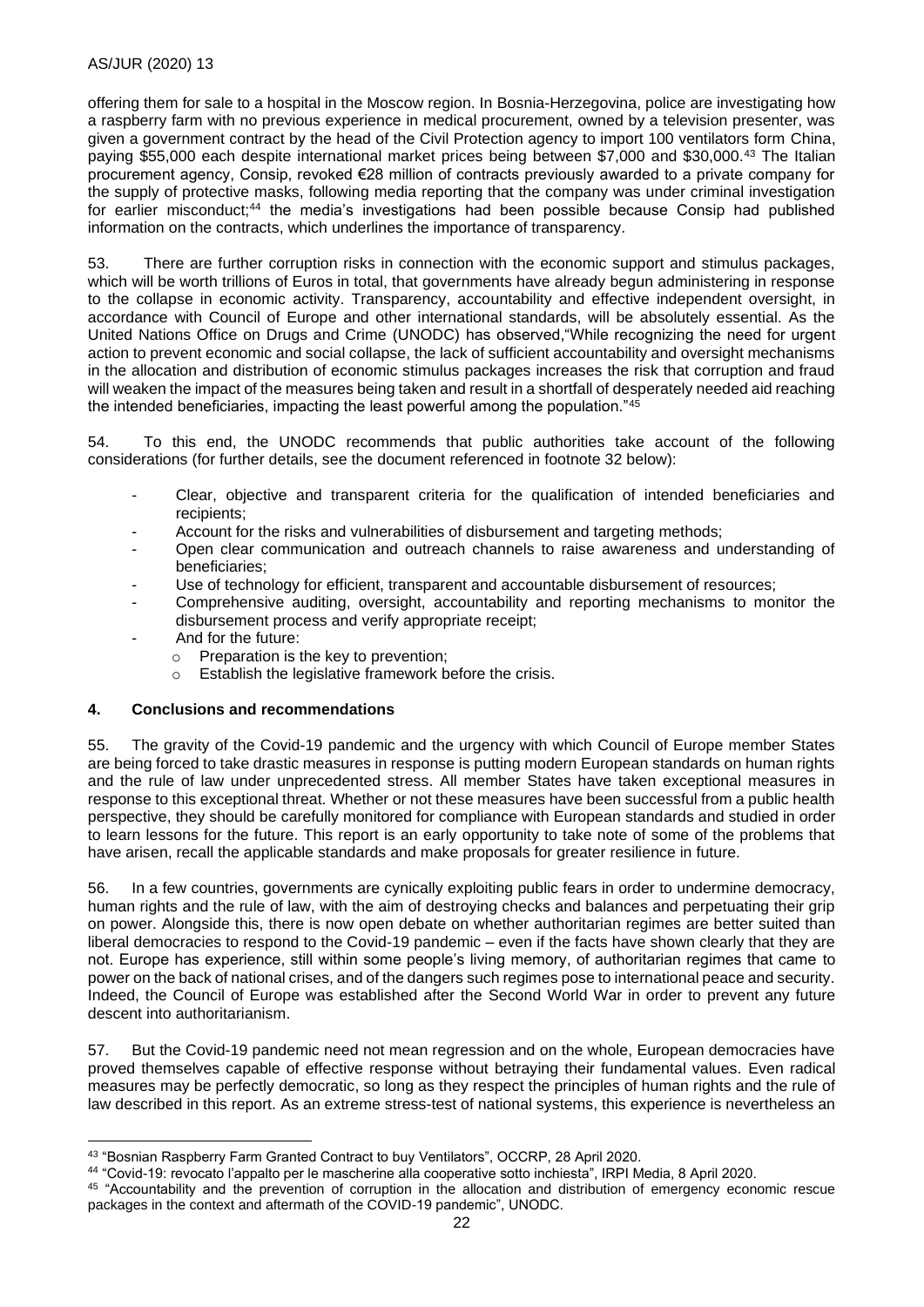opportunity to learn positive lessons for the future, in order to ensure that when the next pandemic comes, authorities can respond quickly and effectively in full respect for human rights and the rule of law. To this end, the rapporteur puts forward the proposals for action by member States, the Secretary General of the Council of Europe and the Committee of Ministers set out in the attached preliminary draft resolution and recommendation.